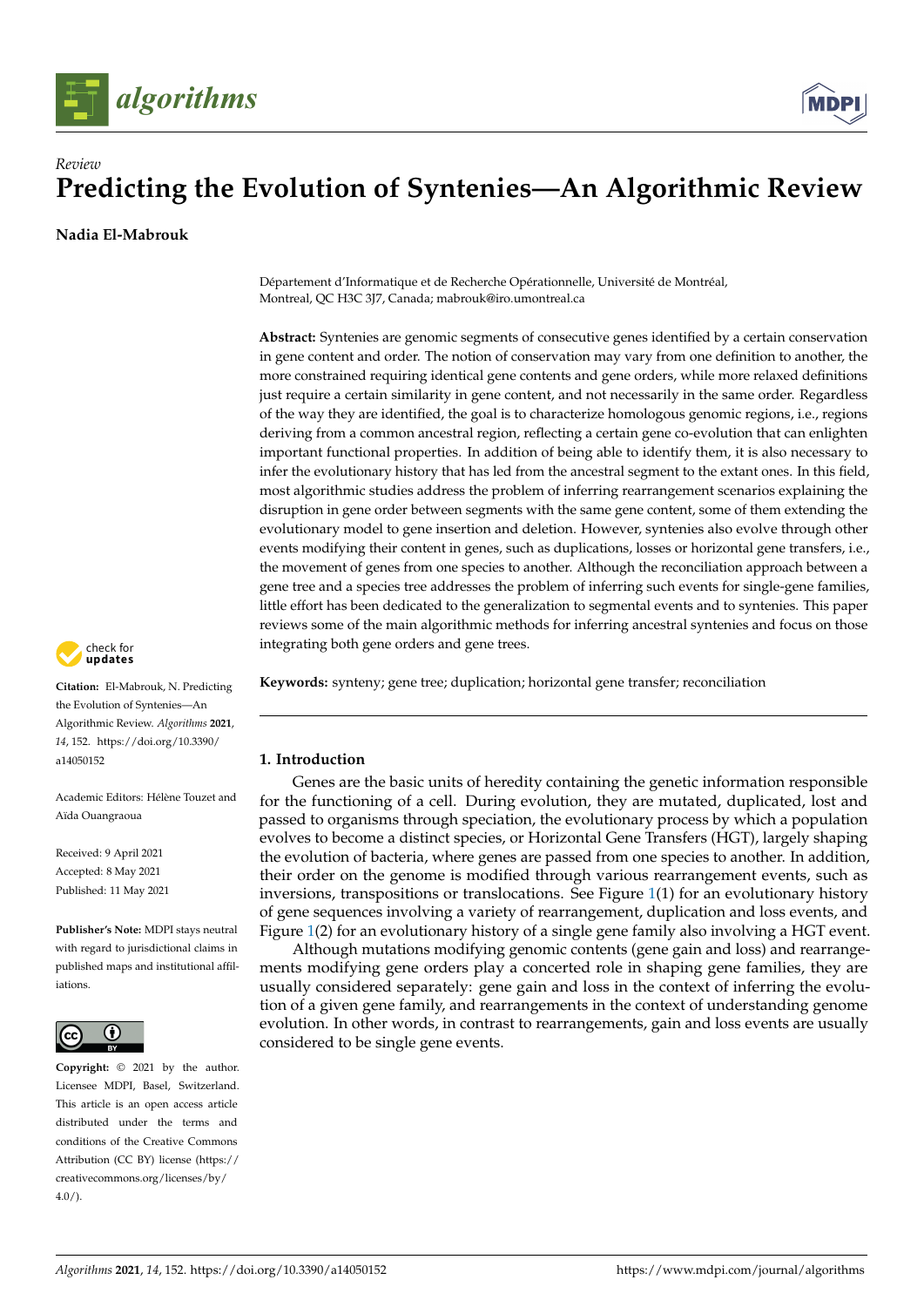<span id="page-1-0"></span>

**Figure 1.** (**1**) An evolutionary history of syntenic regions, inspired by Figure 4 in [\[1\]](#page-18-0), representing the evolution of tRNA repertoires in the *Bacillus* genus. The tree represents the speciation history of a set of *Bacillus* species. Each colored arrow represents a block of tRNAs, following the operon subdivision available for *B. cereus*. Two arrows of the same color represents a duplicated block. Gray rectangles indicate the segment affected by an inversion. Notice that blocks orientation (indicated by the orientation of the arrow) does not reflect the reality, it is just given to illustrate the effect of an inversion, which not only inverts the order, but also the orientation of the blocks. (**2**) An evolutionary history of a single-gene family (for example, a set of arrows of one given color in the set of bacterial genomes) belonging to the set of genomes  $\Sigma = \{A, B, C\}$ . The gene family  $\Gamma = \{a_1, a_2, b_1, b_2, c_1\}$  is such that a gene  $x_i$  belongs to the genome *X*. The evolution of the gene family inside the species tree *S* is represented up, and the induced gene tree *T* is represented bellow. This evolutionary history involves a duplication (represented by a rectangle), losses (dotted lines) and a HGT event (represented by a horizontal line in *S* and a cross in *T*).

For a given gene family  $\Gamma$  with gene copies located in a set  $\Sigma$  of genomes, a gene tree *T* for Γ (representing the evolution of the gene sequences through nucleotide or amino acid mutations) and a species tree *S* for Σ, the reconciliation approach [\[2\]](#page-18-1) consists of inferring the evolution of Γ by embedding *T* into *S* and explaining the incongruence between the two trees from duplications, losses or HGT events that would have obscured the speciation scenario. Reconciliation is based on the assumption that each gene family evolves independently. Although this hypothesis holds for genes that are far apart in the genome, it is clearly too restrictive for those grouped into syntenies, i.e., forming a set of *homologous* chromosomal regions, meaning that they are deriving from a common ancestral interval, with approximately the same gene content and order. Although convergent evolution should not be excluded, such co-linear sequences of genes are more plausibly the result of a concerted evolution from a common ancestral region, rather than of an independent set of gene duplications that would have generated the same gene organization in different genomic regions.

The neuropeptide Y-family receptors [\[3\]](#page-18-2), the Homeobox gene clusters [\[4](#page-18-3)[–6\]](#page-18-4), the FGFR fibroblast growth factor receptors [\[7,](#page-18-5)[8\]](#page-18-6), the genes of the opioid system [\[9](#page-18-7)[–11\]](#page-18-8) or the major histocompatibility complex encoding numerous immunologically vital genes playing an imperative role in controlling the vertebrate adaptive immunity [\[12\]](#page-18-9), are a few examples of genes organized in syntenies in human, as well as in numerous vertebrate genomes. Many of these gene families, appearing in potentially quadruplicated regions in human and other mammalian genomes, have been considered to be evidence of the "2R hypothesis" [\[13\]](#page-18-10) assessing two rounds of whole genome duplication events in the evolution leading to the contemporary vertebrate genomes. Transposed duplications copying genes or chromosomal segments from an original locus to a new one also play an important role in the evolution of syntenies. Being able to make the difference between the two modes of evolution is also important [\[14\]](#page-18-11).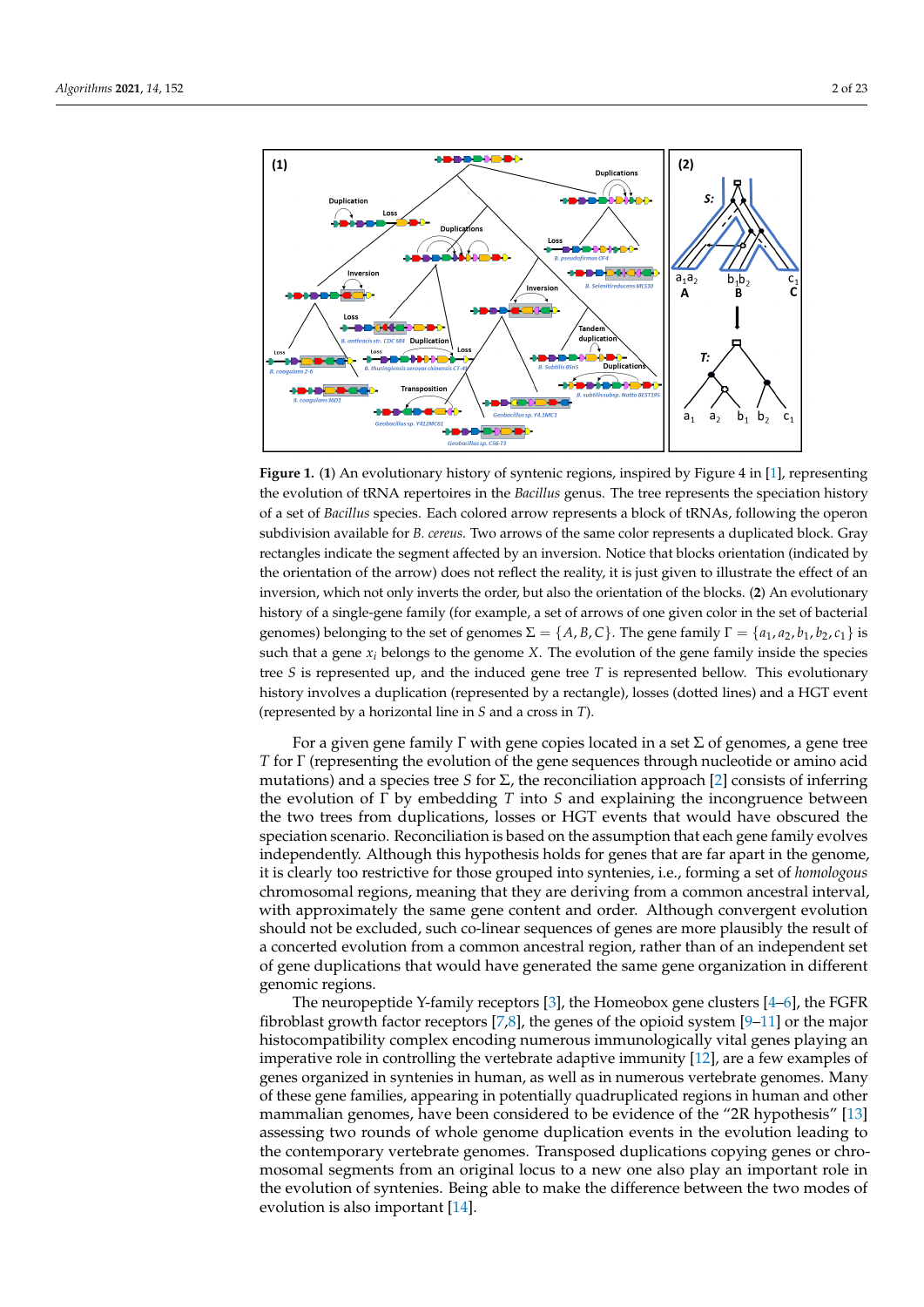Operons in bacteria, containing adjacent genes that are transcribed together into a single mRNA sequence, is another example of genes organized in syntenies [\[15\]](#page-18-12). This organization provides a valuable source of information. For example, genes belonging to the same metabolic pathway were found to be organized in similar operons in microorganisms of different phylogenetic lineages, such as Escherichia coli and the Gram-positive Bacillus subtilis [\[16\]](#page-18-13). Notice that as horizontal transfers between bacteria of the same or different proteobacterial branches play a major role in shaping bacterial operons, an evolutionary model for studying the origin and evolution of operons cannot avoid considering transfer events.

From an algorithmic point of view, research has focused mainly on the evolution of single-gene families based on sequence divergence and single-gene gain/loss on one side [\[17\]](#page-18-14), and on the inference of ancestral genomes based on gene content and order of extant genomes on the other side [\[18\]](#page-18-15). For the latter branch of research, the considered methods can be grouped into distance-based methods labeling ancestral nodes in a way minimizing total branch length over the phylogeny, and synteny-based (or mapping) methods first inferring a collection of relations between ancestral genes in terms of adjacencies, and then assembling this collection into Contiguous Ancestral regions (CARs) [\[19\]](#page-18-16). This latter method can be seen as generating ancestral syntenies (conserved regions) from a set an extant genomes.

What about inferring the evolution of a set of syntenies? In other words, what about the intermediate stage between gene family evolution and genome evolution? In this paper, we review some of the strategies that can be used for this purpose, that combine both information on gene order and gene trees. This review can be seen as a follow-up on a previous review of the evolution of gene families [\[20\]](#page-18-17), and another presenting the state-ofthe-art on algorithmic methods accounting for all different types of evolutionary events (sequence, order and content) [\[21\]](#page-18-18). Another relevant review is that of Anselmetti et al. [\[18\]](#page-18-15) on the reconstruction of ancestral genomes. However, the present review has a specific focus on the evolution of syntenies, rather than on single genes on one extremity, and on whole genomes on the other.

I begin by introducing the concept of syntenies, and the general notations on trees in the next section. In Section [3,](#page-4-0) I briefly review the sorting by rearrangement problem on two permutations and on a phylogeny, and extend the review to the methods accounting for gene gain and loss in Section [4.](#page-5-0) The main part of this paper is Section [5](#page-6-0) where I review, in more details, algorithms for predicting synteny evolution, accounting for both gene trees and gene orders in a unifying framework. I finally conclude with a discussion on open problems.

#### **2. Syntenies Defined as Gene Orders**

The term "synteny", first introduced in 1971 [\[22\]](#page-18-19), arose from the need to refer to Human genes located on the same chromosome, but with a genetic distance that could not be determined by the frequency of recombination inferred from the new gene mapping methods. As recalled in [\[23\]](#page-18-20), *synteny* means "same thread" (or ribbon), a state of being together in location, as synchrony means being together in time. Thus, according to the original definition, saying that two genes are syntenic only means that they are located on the same chromosome. Today however, the term is largely used by biologists in an evolutionary meaning to design genes or chromosomal segments with a common evolutionary ancestry, i.e., *homologous* genes, or regions of contiguous genes.

For example, CoGe [\(https://genomevolution.org/wiki/index.php/Synteny](https://genomevolution.org/wiki/index.php/Synteny) (accessed on 8 April 2021)), a platform for performing comparative genomics research, defines a synteny as a valid deduction that two or more genomic regions derived from a single ancestral region. Inferring "syntenic blocks" usually relies on inferring pairs of chromosomal regions with a similar gene content and order. The SynMap tool of CoGe identifies such blocks by finding sets of homologous gene pairs and merging them into regions.

Such *synteny blocks* or *regions* that are more conserved than average in the genomes can reveal regulatory or functional interactions between the involved genes, or combination of alleles that are advantageous when inherited together. Conversely, breakage of conserva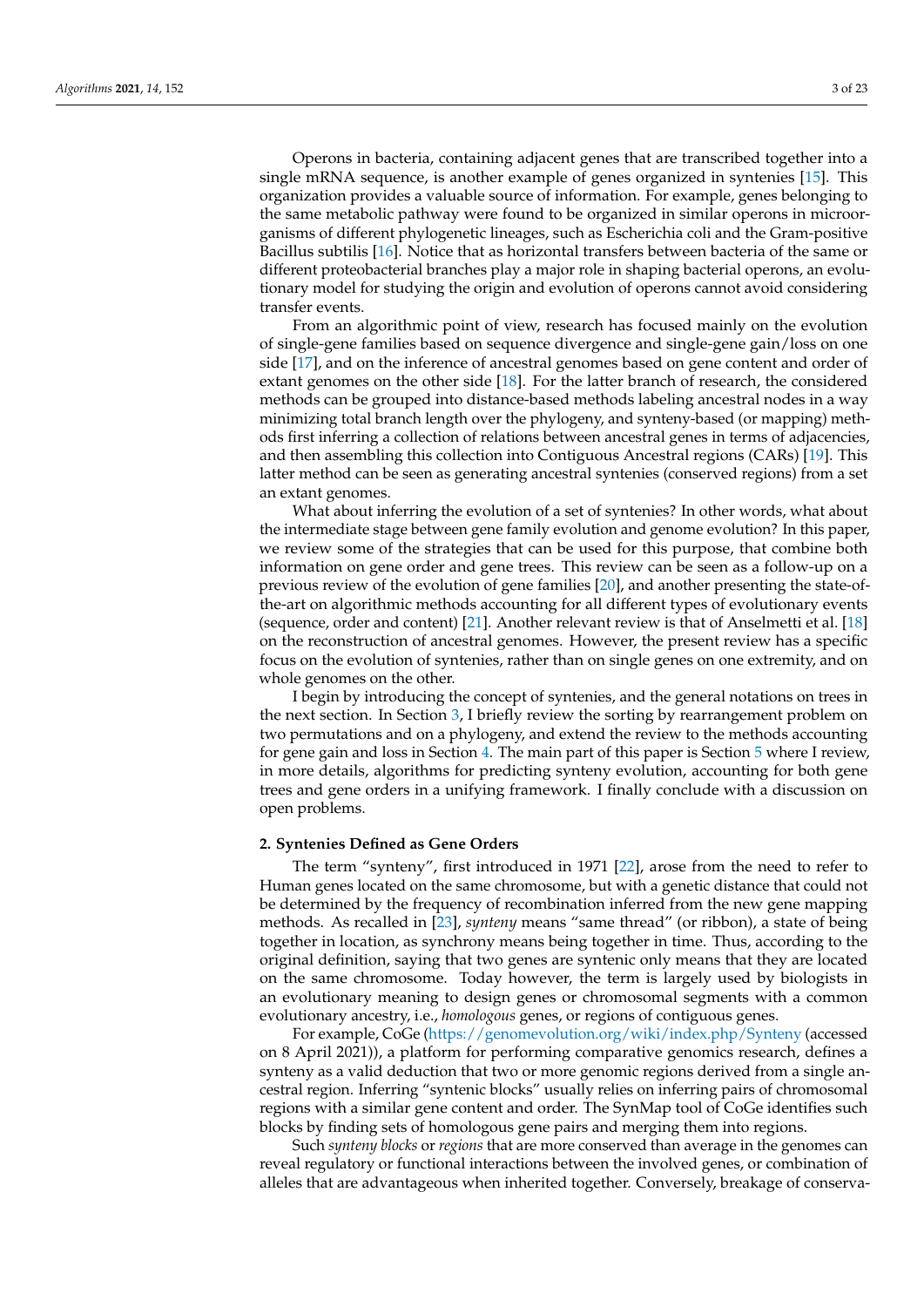tion in gene order or gene content is an important footprint of the evolution of genomes through global rearrangements [\[24](#page-18-21)[–26\]](#page-18-22) that can be used to infer phylogenetic trees [\[27\]](#page-18-23).

Two chromosomal regions with identical gene content and order can clearly be labeled as syntenic. However, because syntenic regions are largely remodeled during evolution, it is usually necessary to relax this strict conservation requirement, allowing for a certain gene content or gene order disruption. Notice that genes are usually represented as signed ("+" for the  $5' \rightarrow 3'$  strand and "-" for the  $3' \rightarrow 5'$  strand) units, where the sign or *orientation of a gene* indicates on which of the two complementary DNA strands the gene is located.

Thus, ranging from a strict definition in terms of conserved segments with identical gene content, order and orientation [\[25\]](#page-18-24) to the most relaxed one in terms of being located on the same chromosome, the notion of two regions being syntenic has been defined in several ways, also depending on the evolutionary events being considered. In fact, during evolution, syntenic regions evolve independently through local gene rearrangements or local events modifying their gene content, such as tandem duplications adding genes or, conversely, losses removing genes. They also evolve collectively through transpositions and translocations splitting a single synteny into two syntenies, or conversely joining two syntenies into one; new syntenies are created through transposed duplications [\[28\]](#page-18-25) or whole genome duplication, or conversely lost [\[29\]](#page-18-26). They are also passed to organisms through speciation or HGTs (see Figure [1\)](#page-1-0).

From a combinatorial point of view, various formal definitions of synteny blocks, also called *gene clusters* have been introduced to allow identifying them in a set of genomes [\[20,](#page-18-17)[30\]](#page-19-0) (see Figure [2\)](#page-3-0). Notice first that although we define syntenies as sequences of genes, from a combinatorial or an algorithmic point of view, any other marker or unit can be considered instead of genes. The notion of *common intervals* [\[31](#page-19-1)[–33\]](#page-19-2) refers to conserved segments in which we relax the conditions that genes appear in the same order or the same orientation. Formally, given *K* genomes represented as permutations on an alphabet Σ, a *common interval* is a subset S of  $\Sigma$  such that in each genome, all the genes in S are contiguous, i.e., grouped together with no other gene in between them, but not necessarily in the same order. In particular, *strong common intervals*, defined as common intervals that do not overlap with any other common interval [\[34\]](#page-19-3), have rich combinatorial properties [\[30\]](#page-19-0). A more relaxed definition of synteny blocks account for possible gaps between genes. A first formal model of max-gap clusters was introduced in [\[35\]](#page-19-4) under the name of gene teams: Given *K* genomes, a *gene team* is a maximum subset *A* of a set of genes Γ such that in each genome, any gene in *A* is separated by at most *δ* genes from another gene of *A*. Common intervals and max-gap clusters completely ignore gene orders. A compromise between gene content and gene order conservation is given in [\[36](#page-19-5)[,37\]](#page-19-6) where two genes adjacent in one genome are required to be separated by at most *δ* genes in another genome.

We now introduce some terminology and notations on gene families and trees that we will use in this paper.

<span id="page-3-0"></span>

**Figure 2.** Pairs of regions where genes (or blocks) of the same family are represented by the same color. (**1**) Two identical permutations; (**2**) Two common intervals; (**3**) A *δ*-team (maximum chain of common genes separated by at most  $\delta$  foreign genes) with  $\delta = 1$ ; (4) Two gene orders on different alphabets and with gene duplicates.

### *2.1. Gene Families*

Two homologous genes or regions *X*<sup>1</sup> and *X*<sup>2</sup> are said to be *orthologous* if the last event that has led to the creation of *X*<sup>1</sup> and *X*<sup>2</sup> from a common ancestor is a speciation, *paralogous* if it is a duplication and *xenologous* if it is a HGT event. For example, in Figure [1\(](#page-1-0)2),  $\{a_1, b_1\}$ are orthologous, {*a*1, *b*2} are paralogous and {*a*2, *b*1} are xenologous. A *gene family* refers to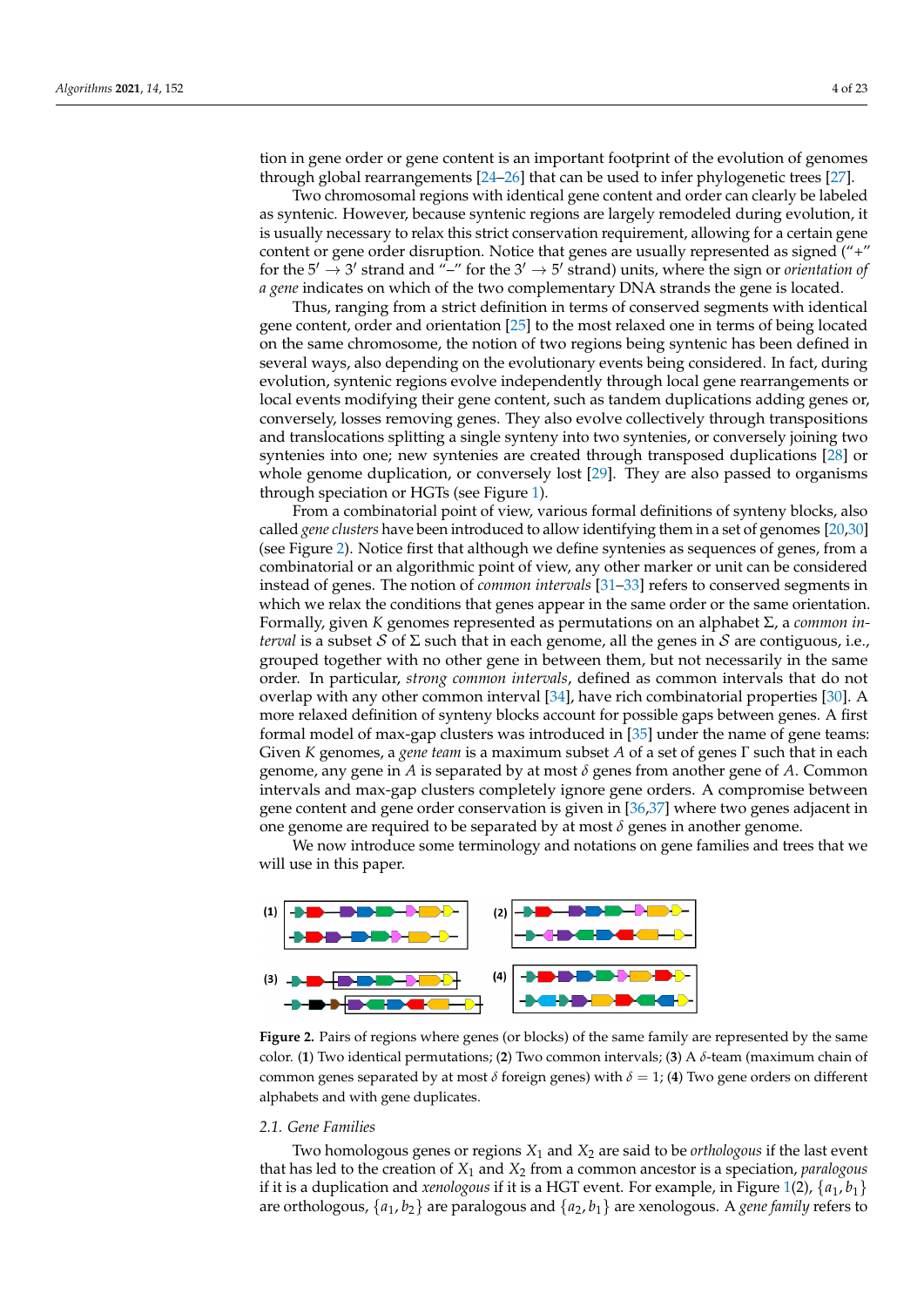a set of homologous gene copies (orthologous, paralogous or xenologous) in one or many genomes. Gene families are usually inferred from gene sequence identity. In this paper, the alphabet  $\Gamma_X$  of a chromosomal region *X* is the set of gene families with loci in *X*; a sequence *X* of genes is called a *permutation* of Γ if it contains exactly one copy from each gene family of Γ. Two sequences *X* and *Y* are said to have *the same gene content* if they are defined on the same alphabet and have the same number of gene copies for each gene family. If gene orientations are known, then the elements of  $\Gamma$  appear in *X* accompanied with a sign + or −; we talk about *signed syntenies* (e.g., *signed permutations*).

## *2.2. Trees*

If not specified differently, all trees are considered rooted and binary, where a *binary tree* is a tree with all internal (i.e., non-leaf) nodes being binary. We denote by *r*(*T*) the root, by  $V(T)$  the node set, by  $\mathcal{L}(T) \subset V(T)$  the leafset and by  $E(T)$  the edge set of T. An edge of  $E(T)$  is written as a pair  $(x, y)$  of two adjacent nodes, where x, the closest to the root, is called *the parent* of *y* and *y* is called *the child* of *x*. In a binary tree, each internal node has two children. For an internal node *x* of a tree *T*, we denote by *T<sup>x</sup>* the subtree of *T* rooted at *x*.

The *lowest common ancestor* (LCA) in *T* of a subset *L'* of  $\mathcal{L}(T)$ , denoted by *lca*<sub>*T*</sub>(*L'*), is the ancestor common to all nodes in  $L'$  that is the most distant from the root.

Given a binary tree *T*, an *extension of T* is a tree *T*<sup>'</sup> obtained from *T* by grafting edges to *T*, where *grafting* consists of subdividing an edge *xy* of *T*, therefore creating a new node *z* between *x* and *y*, then adding a leaf *w* with parent *z*.

A tree *S* is a *species tree* for a set Σ of species if its leafset is in bijection with Σ. A species tree represents an ordered set of speciation events that have led to  $\Sigma$ .

A *gene family* is a set  $\Gamma$  of genes where each gene *g* belongs to a given species  $S = s(g)$ of Σ. A tree *T* is a *gene tree* for a gene family Γ if its leafset is in bijection with Γ.

#### <span id="page-4-0"></span>**3. The Sorting by Rearrangement Problem**

In 2003, Pevzner and Tesler [\[38\]](#page-19-7) developed the notion of synteny blocks as chromosomal segments represented as permutations, that can be converted to identical permutations through micro-rearrangements. The GRIMM-Synteny algorithm [\[39\]](#page-19-8) constructs synteny blocks from a dot-plot of anchors representing similarities between genes or non-coding regions, and chaining them ignoring micro-rearrangements.

The SORTING BY REARRANGEMENT PROBLEM consists of inferring a rearrangement history of minimum cost, for a given model of evolution, allowing the transformation of a permutation *X* into another permutation *Y*. For a unitary cost of operations, we call *Rearrangement Distance* between *X* and *Y* the minimum number of allowed operations transforming one synteny into the other.

Given two permutations, the SORTING BY REARRANGEMENT PROBLEM has been shown to be solvable in linear time for the inversion, translocation (including chromosomal fusion and fission), inversions+translocation distances [\[40–](#page-19-9)[42\]](#page-19-10), as well as for the SCJ (Single-Cut-or-Join) [\[43\]](#page-19-11) and the DCJ (Double-Cut-and-Join) distance [\[44\]](#page-19-12), where an SCJ event breaks or creates an adjacency, and a DCJ event breaks two adjacencies and reconnects their extremities in any possible manner. SCJs and DCJs are artificial events unifying most rearrangement events (inversions, transpositions and translocations) in a single model. On the other hand, computing the transposition distance between two permutations has been shown NP-hard [\[45\]](#page-19-13), although efficient bounded heuristics exist, the best algorithm so far having an approximation factor of 1.375 [\[46\]](#page-19-14).

#### *The Small Phylogeny Problem*

Inferring the evolutionary history of a set of syntenies represented as gene orders has mainly been handled as a SMALL PHYLOGENY PROBLEM [\[47\]](#page-19-15). Given a single synteny per genome (i.e., no paralogous syntenies in the same genome are allowed), and given a known phylogenetic tree for the set of considered species, the problem is to infer the ancestral syntenies at the internal nodes of the tree in a way optimizing certain mathematical criteria according to the chosen evolutionary model. Those criteria are usually related to minimizing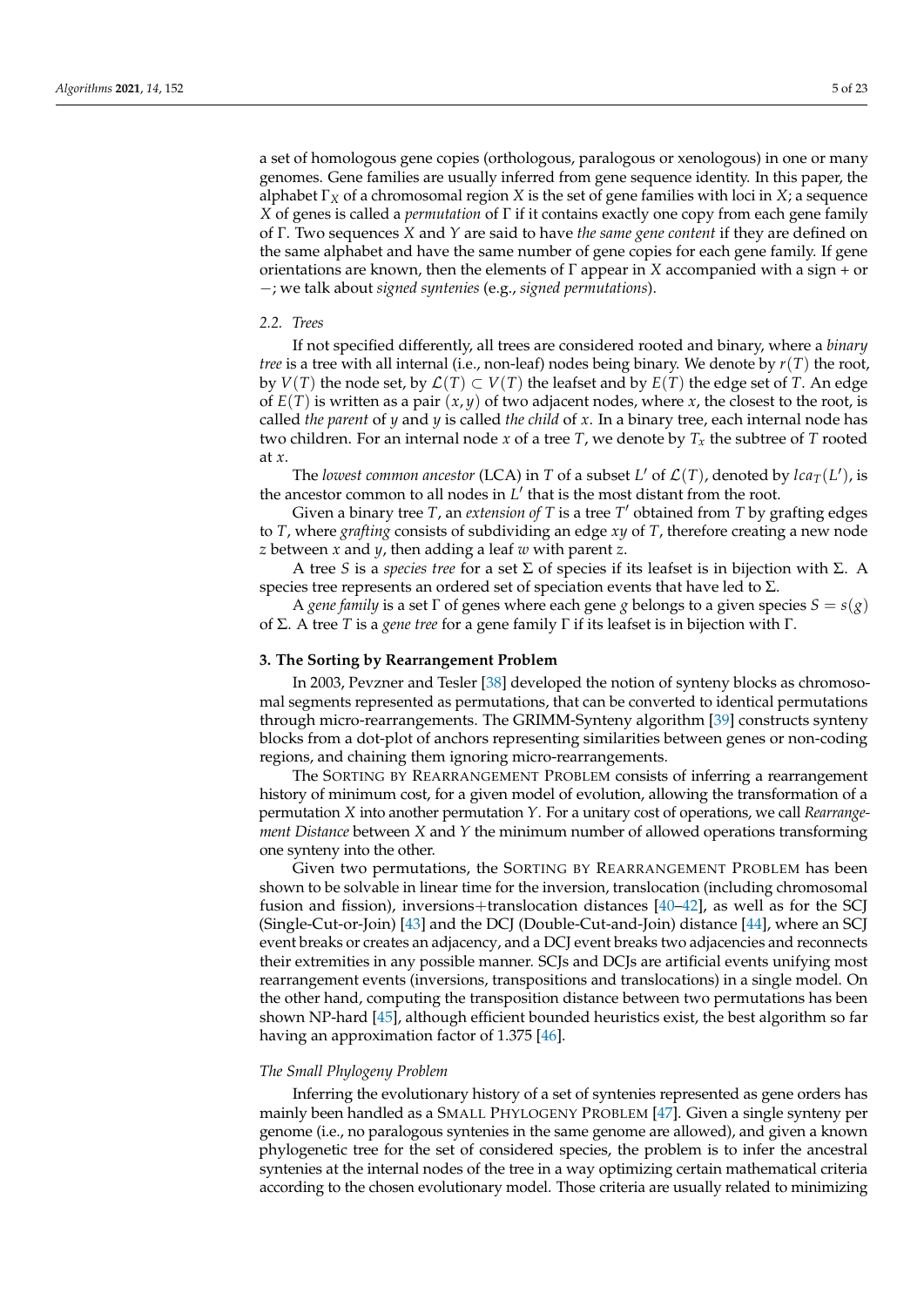the number or cost of evolutionary events leading to the extant syntenies, although maximum likelihood criteria have also been considered.

Given a node-labeled tree *S*, where labels are syntenies, and given two adjacent nodes *u* and *v* in *S* where *u* is the parent of *v*, *u* is labeled by  $X_u$  and *v* is labeled by  $X_v$ , the length of the branch  $(u, v)$  of *S* is the minimum cost of an evolutionary scenario transforming  $X_u$ to *Xv*. Then the general problem can be formulated as Algorithms [1.](#page-5-1)

#### <span id="page-5-1"></span>**Algorithm 1** Small Phylogeny Problem

SMALL PHYLOGENY PROBLEM:

**Input:** A phylogenetic tree *S* for a set Σ of species, a set Γ of gene families, a set *X* of syntenies on Γ labeling the leaves of *S* and a model of evolution;

**Output:** A synteny labeling of the internal nodes of *S* minimizing the total branch length over the phylogeny.

This problem has been most often considered in the context of inferring ancestral genomes, i.e., where syntenies are actually entire chromosomes or genomes. For most formulations in terms of different kinds of genomes (circular, multichromosomal, single or multiple gene copies, signed or unsigned genes) and different cost or distance metrics, even the simplest restriction in terms of the median of three genomes (an unrooted three leaf phylogeny) has been shown NP-hard [\[48\]](#page-19-16).

Based on the breakpoint graph of two permutations [\[49\]](#page-19-17), and considering three genomes at a time, the MGR [\[50\]](#page-19-18) algorithm infers the median by iteratively performing "good" reversals, i.e., reversals diminishing the distance between the three considered genomes. The MGRA [\[51\]](#page-19-19) algorithm uses a generalization of the breakpoint graph, called multi-colors graph, to more than two permutations, and performs 2-breaks (corresponding to the standard reversals, translocations, fissions, and fusions) "consistent" with the given species tree.

On the other hand, the steinerization method is probably the most popular heuristic for the small phylogeny problem. First assigning an initial synteny labeling to each internal node of the phylogeny, the solution is then refined iteratively by decomposing the phylogeny into a set of overlapping median configurations, updating the median at each step only if it diminishes the sum of the lengths of the branches incident to the median, and iterating until eventually converging to a minimum. The quality of the solutions largely depends on the initialization of the ancestral gene orders. Various initialization strategies have been considered, with the purpose of avoiding local minima. In particular, based on a divideand-conquer heuristic for finding a median of three permutations minimizing the inversion distance, GASTS [\[52\]](#page-19-20) uses an accurate initialization step, allowing for an efficient algorithm running several orders of magnitude faster than existing approaches. Another approach, the Pathgroup approach [\[53\]](#page-19-21), is based on storing partially completed breakpoint graphs on each node of the phylogeny and greedily completing them, following a priority list, in a bottom-up traversal of the species tree. The partial graphs eventually accumulate enough edges in their pathgroups so that cycles can be formed and so that fragments of the ancestral genome can be reconstructed. Other strategies for an initial assignment may consist of a lifted labeling, i.e., taking, for an internal node *x*, one gene order (synteny) among those labeling the leaves of *Sx*, or considering all gene orders that are in a certain neighborhood of the extant ones [\[54\]](#page-19-22).

## <span id="page-5-0"></span>**4. Accounting for Gene Gain and Loss**

In the above section, we restricted the review to the papers considering syntenies (or genomes) as permutations on the same alphabet (same set of genes). However, gene loss and gene duplication can also modify the content of synteny blocks.

As for gene losses, they are relatively easy to integrate in the sorting by rearrangement algorithms. More precisely, for the case of syntenies represented as two permutations on two different alphabets (some genes occurring exclusively in one of the two sequences), the inversion+indel problem which consists of computing the minimum number of inversions, insertions and deletions (indels) transforming one synteny into the other, has been shown equivalent to the DCJ+indel distance computation when the breakpoint graph representing the two syntenies has no "bad components" [\[55](#page-19-23)[,56\]](#page-19-24). Moreover, linear time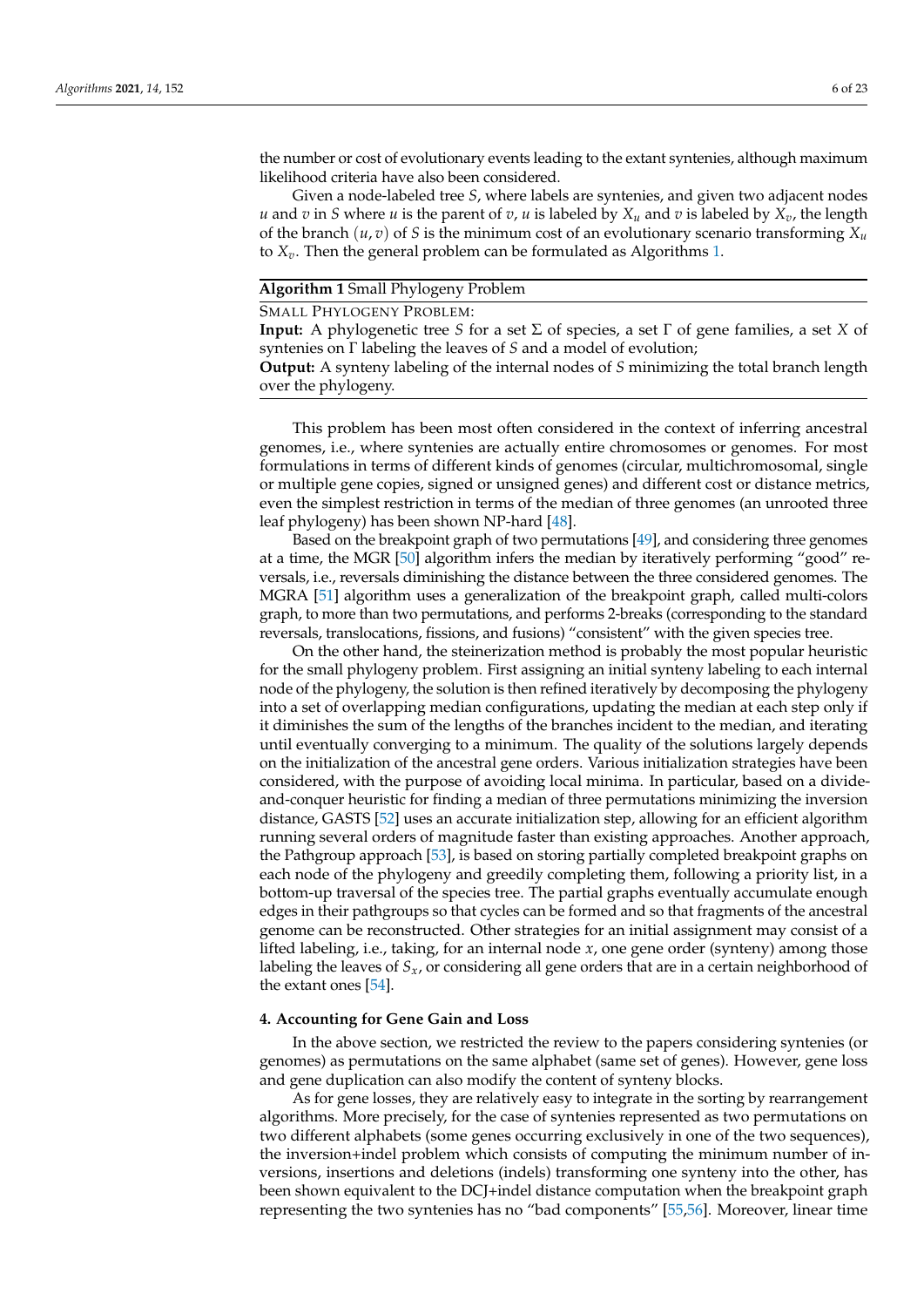extensions of the DCJ distance computation to the DCJ+indel distance computation have been developed [\[57](#page-19-25)[,58\]](#page-19-26). In addition, an extension of the MGRA algorithm, which reconstructs the ancestral genome of multiple genomes using a multi-color breakpoint graph, has been extended to MGRA2 [\[59\]](#page-19-27) allowing for indels.

However, when duplicates are allowed in syntenies, an extra degree of difficulty is introduced as the one-to-one correspondence between gene copies is not established in advance. In this case, all pairwise rearrangement problems become hard [\[60\]](#page-19-28). A review of the methods used for comparing two ordered gene sequences with duplicates can be found in [\[61\]](#page-19-29). These methods are grouped into two main classes: those following the *Match-and-Prune model*, aiming at transforming strings into permutations to minimize a rearrangement distance between the resulting permutations [\[62–](#page-19-30)[65\]](#page-20-0), and those following the *Block Edit model*, introduced in its most general form by Lopresti and Tomkins [\[66\]](#page-20-1), which consists of covering the two compared syntenies with pairs of blocks to minimize several certain block operations. Such operations can be substitutions, inversions, transpositions, but also duplications. To maintain the symmetry of the resulting distance, a "block uncopy" (symmetrical to a duplication) is also considered.

As reviewed in [\[61\]](#page-19-29), almost all versions of the Block Edit model are NP-hard. Moreover, even ignoring rearrangements and asking for an optimal sequence of duplications and losses transforming a synteny into another is shown APX-hard even if the number of occurrences of a gene inside a genome is bounded by 2 [\[67\]](#page-20-2). Exact exponential-time algorithms based on Integer Linear Programming (ILP) [\[68](#page-20-3)[,69\]](#page-20-4) and a polynomial-time heuristic based on dynamic programming [\[70\]](#page-20-5) have been developed for this model, the latter being extended to rearrangements (inversions and transpositions), in addition to duplications and losses. The implemented OrthoALign software [\[1\]](#page-18-0) has been applied, in a phylogenetic framework, to infer the evolution of transfer RNA repertoires in the Bacillus genus. Recently, an ILP formulation for the DCJ-Indel distance of "natural genomes", i.e., where any marker may occur an arbitrary number of times in any of the two genomes, has been developed [\[71\]](#page-20-6). Notice that the problem is slightly easier to handle for balanced syntenies, (i.e., two syntenies containing the same number of occurrences of each gene) though still NP-hard. For computing the DCJ distance of balanced genomes, an integer linear programming (ILP) formulation has been developed [\[72\]](#page-20-7), as well as a linear time approximation algorithm using the adjacency graph (an alternative representation of the breakpoint graph) [\[73\]](#page-20-8), with approximation factor  $O(k)$ where k is the maximum number of occurrences of any gene in the input genomes.

Finally, more complex evolutionary models have been considered [\[74](#page-20-9)[,75\]](#page-20-10) unifying the study of various problems on sequence alignment (nucleotide substitutions), rearrangements, duplications and homologous recombinations. These models are tractable only under some strict conditions, such as the hypothesis of no breakpoint re-used in [\[74\]](#page-20-9), or under strict combinatorial constraints of the "history graph" introduced in [\[75\]](#page-20-10).

# <span id="page-6-0"></span>**5. Accounting for Gene Trees**

The aforementioned methods for inferring the evolution of a set of syntenies only consider syntenies' contents and gene arrangements, while ignoring the evolution of each gene family through nucleotide and amino acid substitutions and indels affecting their sequences. A plethora of methods exist for reconstructing gene trees from sequence divergence. Classical methods use a distance, maximum likelihood or Bayesian approach for inferring the gene tree best representing a sequence alignment (e.g., PhyML [\[76\]](#page-20-11), RAxML [\[77\]](#page-20-12), MrBayes [\[78\]](#page-20-13)), while others use a species tree, in addition to a multiple sequence alignment, to model gene gains and losses inferred from the reconciliation between gene and species trees (e.g., TreeBeST [\[79\]](#page-20-14), PhylDog [\[80\]](#page-20-15), ALE [\[81\]](#page-20-16)). Several gene tree databases from whole genomes are available, including Ensembl Compara [\[82\]](#page-20-17), PhylomeDB [\[83\]](#page-20-18) or Panther [\[84\]](#page-20-19).

In the following, we review the computational approaches that have been considered to integrate gene trees, in addition to gene order and/or gene gain and loss, in a unifying framework for synteny evolution.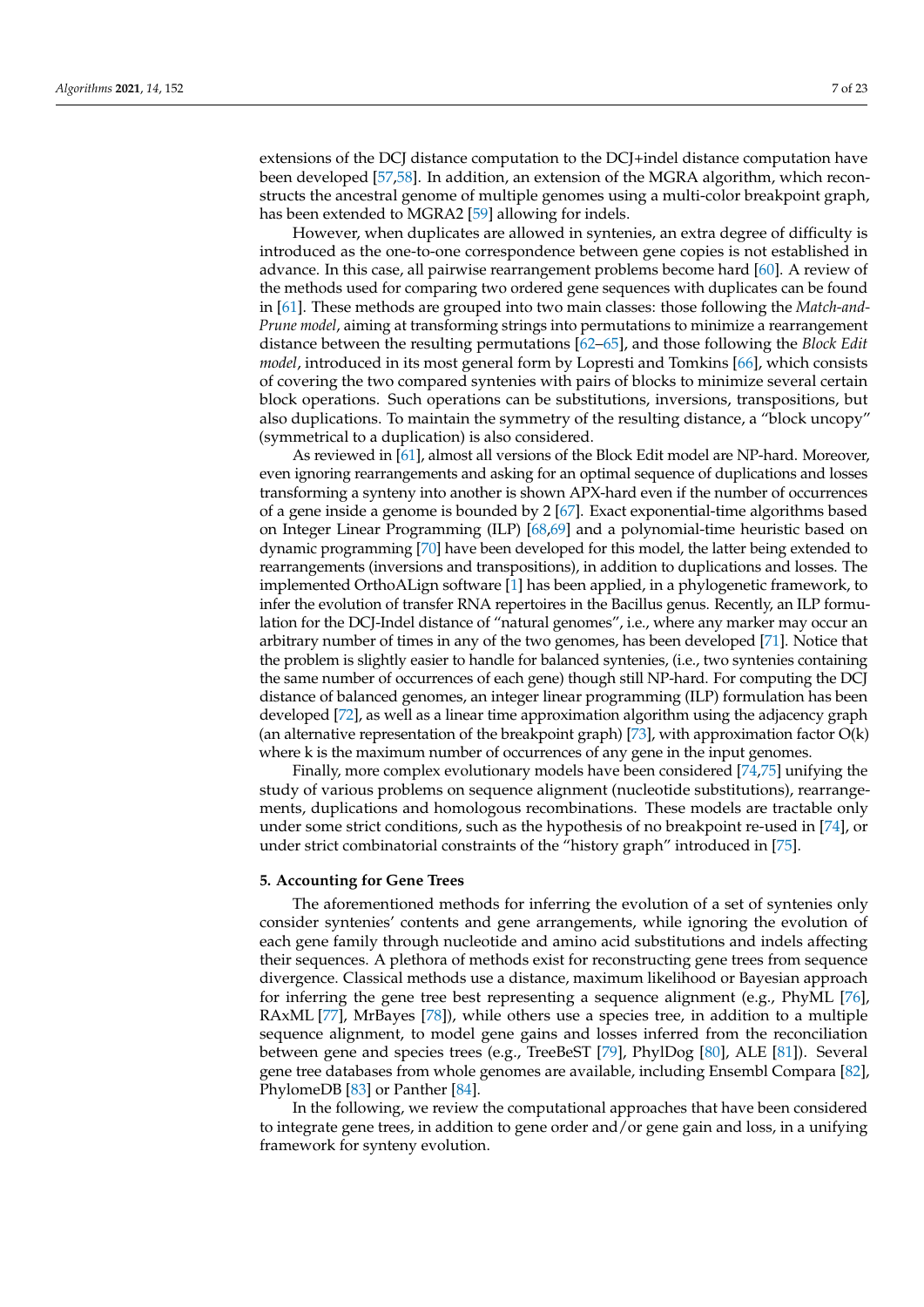#### *5.1. The Reconciliation Approach*

Given a gene tree *T* and a species tree *S* representing the true bifurcation histories of the considered gene family and set of species, respectively, inferring the scenario of gene gain and loss explaining the difference between the two trees is the purpose of the gene-treespecies-tree-reconciliation approach [\[2](#page-18-1)[,17\]](#page-18-14). A *Reconciliation* of *T* with respect to *S* is usually defined as an *event-labeled* extension of *T*, where an internal node label represents the event at the origin of the bifurcation, and grafted branches represent lost (or missing) genes. The considered events are most often speciation, duplications and possibly HGTs. In particular, a most parsimonious reconciliation minimizing the number *D*(*T*, *S*) of Duplications (the D-distance) or the number *DL*(*T*, *S*) of Duplications and Losses (the DL-distance) can be found in linear time using the LCA (Last Common Ancestor) mapping [\[85–](#page-20-20)[87\]](#page-20-21).

Given a tree *T*, an extension *R* of *T* (*R* can be equal to *T*), and a mapping *s* from  $\mathcal{L}(T)$ to *V*(*S*) (indicating the genome to which the gene associated with each leaf of *T* belongs), *an extension of s* is a function  $\tilde{s}$  from  $V(R)$  to  $V(S)$  such that for each leaf *x* of  $T$ ,  $\tilde{s}(x) = s(x)$ . Considering an evolutionary model for a gene family accounting for Duplications (D) and Losses (L) in addition to speciation, the *DL-reconciliation* of *T* with respect to *S* is defined as follows.

**Definition 1** (DL-reconciliation)**.** *Let* Γ *be a gene family where each x* ∈ Γ *belongs to the species s*(*x*) *of* Σ*. Let T be a binary gene tree for* Γ *and S be a binary species tree for* Σ*. A* DL-reconciliation *is a triplet*  $\langle R, \tilde{s}, \tilde{e} \rangle$  *where R is an extension of T and*  $\tilde{s}$  *is an extension of s such that for each binary node x of R with two children x<sup>l</sup> and x<sup>r</sup> , one of the following cases holds:*

- 1. *s* $(x_l)$  *and s* $(x_r)$  *are the two children of s* $(x)$  *in S in which case*  $\tilde{e}(x) = Spe;$
- 2.  $\tilde{s}(x_l) = \tilde{s}(x_r) = \tilde{s}(x) = \sigma$  *in which case*  $\tilde{e}(x) = Dup$  representing a duplication in  $\sigma$ ;

*A* grafted leaf on a newly created node x corresponds to a loss in  $\tilde{s}(x)$ .

As *R* is as an extension of *T*, each node in *T* has a corresponding node in *R*. In other words, we can consider that  $V(T) \subseteq V(R)$ . In particular, the species labeling on R induces a species labeling on *T*.

Given a cost function *c* on duplications and losses and a reconciliation  $\mathcal{R} = \langle R, \tilde{s}, \tilde{e} \rangle$ , the cost  $c(\mathcal{R})$  is the sum of costs of the induced events.

Given a cost of 0 for speciation and a unitary cost for duplications and losses, the DL-reconciliation  $\langle R, \tilde{s}, \tilde{e} \rangle$  of minimum cost  $DL(T, S)$  is unique and obtained from  $\tilde{s}$  being the LCA-mapping, i.e., verifying, for any internal node *x* of  $V(R) \cap V(T)$ ,  $\tilde{s}(x) =$  $lca<sub>S</sub>(s(\mathcal{L}(T[x]))$ ). We also refer to this reconciliation as the *lca-reconciliation*. See Figure [3](#page-7-0) for an illustration.

<span id="page-7-0"></span>

**Figure 3.** A gene tree *T* for the gene family  $\Gamma = \{a_1, b_1, b_2, c_1, d_1\}$ , where a gene  $x_i$  belongs to the genome *X*; a species tree *S* for the genomes  $\Sigma = \{A, B, C, D\}$ ; a DL-reconciliation  $\langle R, \tilde{s}, \tilde{e} \rangle$  of cost *DL*(*T*, *S*), where *s*̃ is represented by the letter and  $\tilde{e}$  by the label (rectangle or plain circle) assigned to each internal node of *R*. On the right, a representation of *R* embedded in the species tree *S*.

#### *5.2. Adjacency Evolution*

Rather than considering each gene family independently, a first approach towards integrating dependency information between genes is to account for gene adjacencies. This is the goal of the DECO algorithm [\[88\]](#page-20-22) integrating gene tree and gene order information for the purpose of inferring the evolution of syntenies, where syntenies are restricted to adjacencies, i.e., segments of two genes.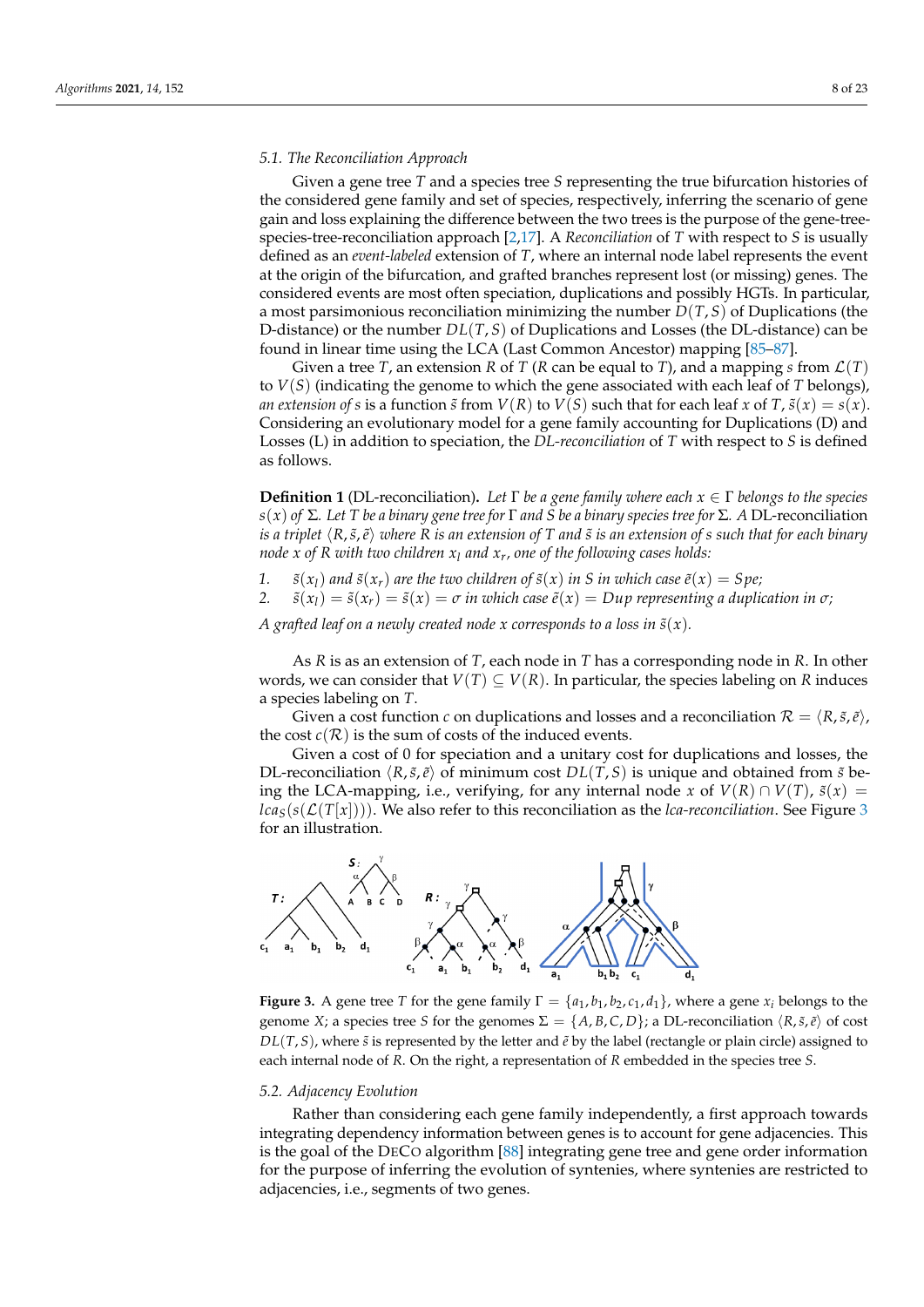More precisely, given a set of gene families, each represented by a reconciled gene tree, i.e., a gene tree node labeled by the event (D or S) at the origin of the bifurcation represented by each internal node, and given a set of adjacencies between genes, the algorithm seeks for an evolutionary scenario of the adjacencies in agreement with the reconciled gene trees, and minimizing adjacency gain and breakage.

Considering an appropriate clustering of adjacencies, the problem is shown to reduce to a set of problems with exactly two gene trees where all adjacencies are between those two trees. Therefore, the input of the DECO algorithm is a pair of event-labeled gene trees (reconciled gene trees) and a set of adjacencies between the two trees, and the result is a forest of adjacency trees (called *adjacency forest*) of minimum cost (determined by adjacency gain and breakage), where an adjacency tree describes the descent pattern of adjacencies: for adjacency AB to descent from an adjacency CD, gene A should descent from gene C and gene B from gene D. An adjacency tree is event-labeled, where an event-labeling an internal node may be a speciation, an adjacency duplication or a gene duplication. Adjacency breakage and gene loss are represented by grafted edges, and adjacency gains are the roots of new trees (see Figure [4,](#page-8-0) inspired from Figure 2 in [\[88\]](#page-20-22), for an illustration).

<span id="page-8-0"></span>

**Figure 4.** (**1**) Input of DECO: a set of adjacencies between two gene families, the red and blue ones, in two genomes A and B; reconciled gene trees for the red and blue families, where rectangles are gene duplications, plain circles are speciation and dotted lines are grafted edges for gene losses; (**2**) An evolutionary history embedded in the species tree  $S = (A, B)$  explaining the evolution of the adjacencies through gene duplication, speciation and gene loss; (**3**) The output of DECO in the form of a forest of two trees, representing the evolutionary history of (**2**). The simultaneous duplication of the two adjacent genes corresponding to  $E_5$  and  $E_8$  is an adjacency duplication. The dotted line represents a gene loss. For a unitary cost of adjacency gain and breakage and a 0 cost for other events, the left tree in (3) has cost 0, while the right one has a cost of 1, for the gain of adjacency  $b_1b_1^{\prime}$ .

A polynomial-time dynamic programming algorithm is developed, based on a set of recurrences detailing all the cases of adjacency breakage or gain, depending on whether only one or the two genes of an adjacency are duplicated or lost, together or separately.

Applied on an arbitrary set of adjacencies between an arbitrary set of gene trees, the DECO approach infers a set of ancestral adjacencies for the ancestral species of a species tree. However, as each adjacency is considered independently from the others, inferred ancestral adjacencies are not guaranteed to be compatible with a linear structure. Although this may be seen as a drawback of the method, it can also be used as benchmark for correcting gene trees [\[89\]](#page-20-23).

As reviewed in [\[18\]](#page-18-15), following the initial model, several extensions of DECO have been considered, such as accounting for horizontal gene transfers (see Section [5.6\)](#page-15-0) [\[90\]](#page-20-24), or handling fragmented extant genome assemblies (ART-DECO) [\[91\]](#page-20-25). These extensions are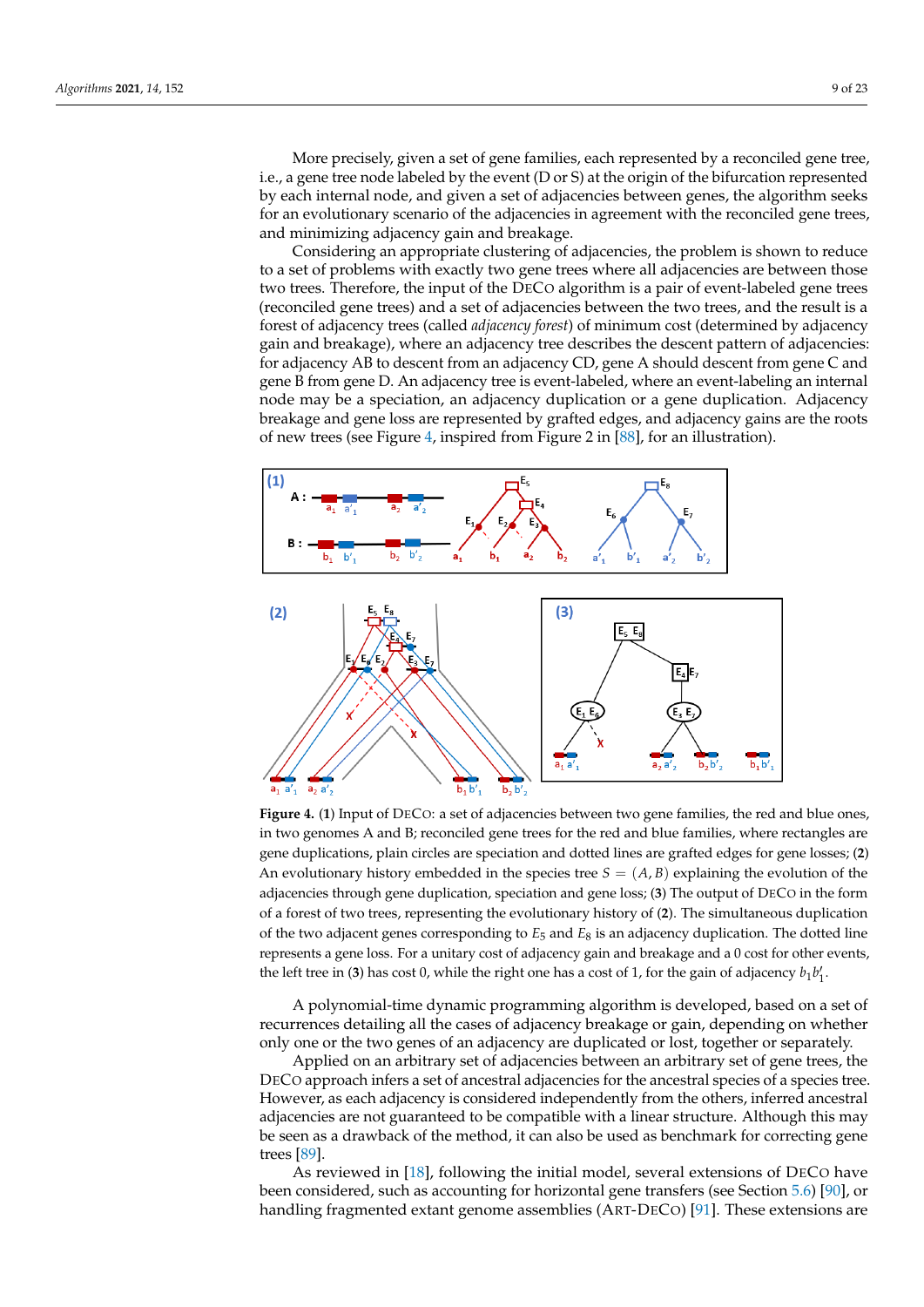implemented in a unique software called DECOSTAR [\[92\]](#page-20-26). A global score accounting for the gene tree likelihood, the reconciliation cost and the adjacency gain and breakage cost was also developed [\[93\]](#page-20-27).

## <span id="page-9-1"></span>*5.3. Evolution through Segmental Duplications and Losses*

Another strategy for considering the co-evolution of adjacent genes in syntenies is to generalize the reconciliation model to account for segmental duplications and losses rather than single-gene events (see Figure [5\)](#page-9-0).

In [\[94,](#page-21-0)[95\]](#page-21-1), the DL-reconciliation of a gene tree has been generalized to the DLreconciliation of a "synteny tree" (defined bellow) accounting for segmental duplications and losses. In this study, a *synteny X* is an ordered sequence of genes belonging to a genome *s*(*X*). The genes of a synteny all belong to different gene families and thus, in particular, tandem duplications are not allowed.

We say that a set  $\mathcal{G} = \{\Gamma_1, \Gamma_2, \ldots, \Gamma_t\}$  of gene families are *organized into a set*  $\mathcal X$  of *syntenies* iff there is a bijection between the genes of  $\mathcal G$  and the genes in  $\mathcal X$  (each gene of  $G$  belongs to exactly one synteny of  $X$ ). A *synteny tree* is a tree with leaves mapped to syntenies. In particular, a synteny tree  $T$  for  $\mathcal X$  is a tree with a one-to-one mapping between  $\mathcal{L}(T)$  and  $\mathcal{X}$ .

<span id="page-9-0"></span>

**Figure 5.** (1) Three gene families (red, blue and green) organized into four syntenies  $\mathcal{X} = \{A_1, A_2, B_1, B_2\}$ located in two genomes *A* and *B*, and the reconciled gene trees for each gene family (node labels are represented as in Figure [4\)](#page-8-0). Gene orders, as well as gene trees are consistent; (**2**) The gene trees embedded in the species tree  $S = (A, B)$ , illustrating an independent evolutionary history for each gene family; (3) A synteny tree for  $\mathcal{X}$  (left) and a Super-Reconciliation, i.e., an evolutionary scenario of segmental duplications and losses (right), embedded in the species tree *S*. Each node of the Super-Reconciliation is labeled by the type of event (duplication represented by a rectangle, speciation by an oval and loss by a cross) and the segment affected by a duplication (inside the rectangle) or a loss (marked by the cross). The bold edge incident to a duplication node is the one leading to the duplicated synteny; (**4**) An unordered Super-Reconciliation for a new set of syntenies  $\{A_3, A_4, B_3, B_4\}$  that are not order-consistent. The minimum number of duplications and losses explaining this synteny tree is 5, but rearrangements are still required on some branches as orders are not conserved.

The syntenies of a *synteny family*  $X$  are considered to have evolved from a single ancestral synteny through speciation (defined as for single genes), segmental duplications and segmental losses, where:

- a speciation *Spe*(*X*, [1, *l*]) acting on a synteny  $X = g_1 \cdots g_l$  belonging to a genome  $s(X)$  has the effect of reproducing *X* in the two genomes  $s_l$  and  $s_r$  children of  $s(X)$  in *S*;
- a (segmental) duplication  $Dup(X, [i, j])$  acting on a synteny *X* belonging to a genome  $s(X)$  is an operation that copies a substring  $g_i \cdots g_j$  of  $X = g_1 g_2 \cdots g_i \cdots g_j \cdots g_l$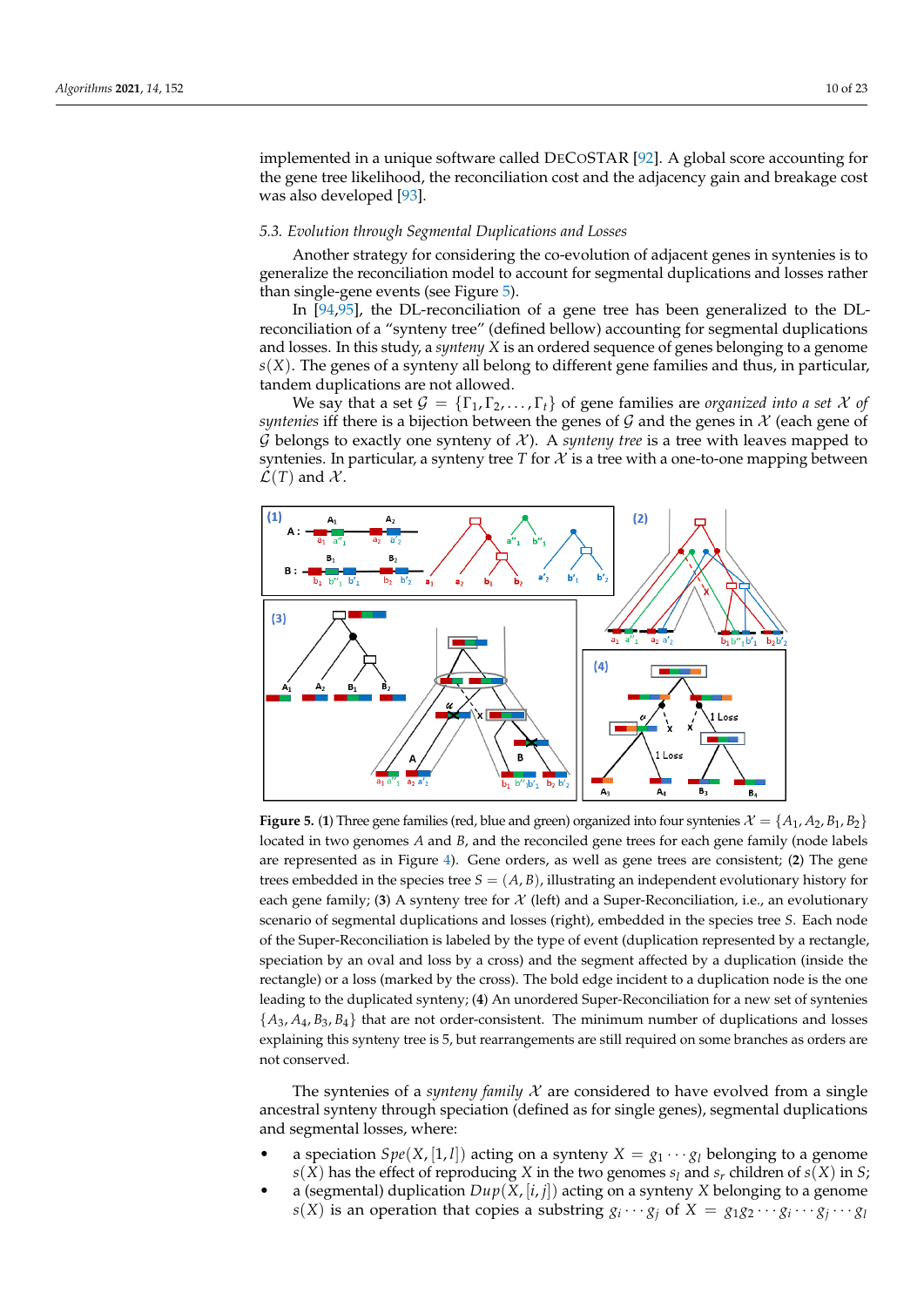somewhere else into the genome  $s(X)$ , creating a new *copied synteny*  $X' = g'_i \cdots g'_{j'}$ where each  $g'_k$ , for  $i \leq k \leq j$ , belongs to the same gene family as  $g_k$ ;

• a (segmental) loss  $Loss(X, [i, j])$  acting on a  $X = g_1 \cdots g_l$  is an operation that removes a substring  $g_i \cdots g_j$  of *X*, leading to the *truncated synteny*  $X' = g_1 \cdots g_{i-1}g_{j+1} \cdots g_l$ . A loss is called *full* if X' is the empty string (i.e., all genes of X are removed) and *partial* otherwise. A partial loss event is denoted *pLoss*.

Thus, in contrast to a single-gene family, a tree representing the evolution of a set of syntenies is not only labeled by the type of event  $\tilde{e}(x)$  corresponding to each internal node, but also by the segment of the synteny affected by the event.

Now, given a set  $\mathcal{T} = \{T_1, T_2, \cdots, T_t\}$  of gene trees for the gene families  $\mathcal{G} =$  $\{\Gamma_1, \Gamma_2, \cdots, \Gamma_t\}$  organized into a set X of syntenies belonging to a set Σ of taxa, and given a species tree *S* for Σ, the goal is to infer a history of segmental duplications and losses that gave rise to the extant syntenies from a unique ancestral synteny. Clearly, the problem can be subdivided into two parts:

- 1. Given the set  $T$  of gene trees for  $G$ , find a synteny tree  $T$  for  $\mathcal{X}$ ;
- 2. Given a species tree *S* for Σ, find a *Super-reconciliation*  $\langle R, \tilde{s}, \tilde{e} \rangle$  of *T* with *S*, i.e., an event-labeled synteny tree which is a "partial extension" of *T*, representing a valid history for X, of minimum *DL-distance*. Here, the DL-distance of  $\langle R, \tilde{s}, \tilde{e} \rangle$  is the number of induced segmental duplications and losses.

Notice that due to partial losses, a valid history for  $\mathcal X$  is not necessarily a binary tree, but rather a *partially binary tree*, i.e., a tree with each internal node having one or two children. In fact, nodes representing partial losses have a unique child (see for example Figure [5\(](#page-9-0)3), left, node *u*). This is the reason for "partial tree extension" rather than tree extension, where a *partial extension* of *T* is a tree  $\overline{T}'$  obtained from *T* by grafting edges or nodes to *T*, where *grafting a node* simply consists of subdividing an edge *xy* of *T*, therefore creating a new node *z* between *x* and *y*.

It is important to notice that, ignoring rearrangements, an evolutionary history of duplications (only creating new gene orders, i.e., not modifying existing ones) and losses does not always exist for an arbitrary set of gene orders, and thus for an arbitrary set of syntenies  $\mathcal{X}$ , regardless of the trees linking them. If this holds, the syntenies are said to be *order-consistent*. As explained in [\[95\]](#page-21-1), this can be verified in linear time by representing the gene orders as a directed graph and verifying if it is acyclic. For example, the syntenies  $\{A_1, A_2, B_1, B_2\}$  in Figure [5\(](#page-9-0)1)–(3) are order-consistent, while the syntenies  $\{A_3, A_4, B_3, B_4\}$ in Figure [5\(](#page-9-0)4) are not order-consistent,

#### 5.3.1. Synteny Tree Reconstruction

The first problem can be handled as a classical phylogenetic reconstruction problem using an alignment of the sequences composing  $\mathcal{X}$ , each synteny considered to be a single sequence obtained from the concatenation of its gene sequences. However, with this method, the specificity of each gene family is ignored, in addition to being unsuitable in the case of gene rearrangements obscuring the initial alignment. Rather, if a gene tree *Ti* is available for each gene family Γ*<sup>i</sup>* , then a synteny tree may be obtained from those individual trees. In fact, if the set of trees are "consistent", i.e., do not present contradictory phylogenetic information, then a synteny tree may be represented by a "supertree". The consistency problem of rooted trees has been widely studied. The BUILD algorithm [\[96\]](#page-21-2) can be used to test, in polynomial time, whether a collection of rooted trees is consistent, and if so, construct a compatible, not necessarily fully resolved, supertree, i.e., a tree displaying them all. This algorithm has been generalized to output all compatible minimally resolved supertrees [\[97–](#page-21-3)[99\]](#page-21-4), which may be exponential in the number of genes.

If the gene trees are not consistent, a synteny tree may be obtained from a greedy consensus tree method (strict, majority rule or singular majority rule consensus) [\[100\]](#page-21-5) reconstructing a "consensus tree", i.e., a tree minimizing a given distance with the set of input trees. Alternatively, we may want to minimally correct the input gene trees in a way they become consistent. In the case of gene families likely containing multiple copies in the same synteny, a way of doing can be to keep a single copy in each synteny. This is actually required for the super-reconciliation model considered in [\[94,](#page-21-0)[95\]](#page-21-1), as tandem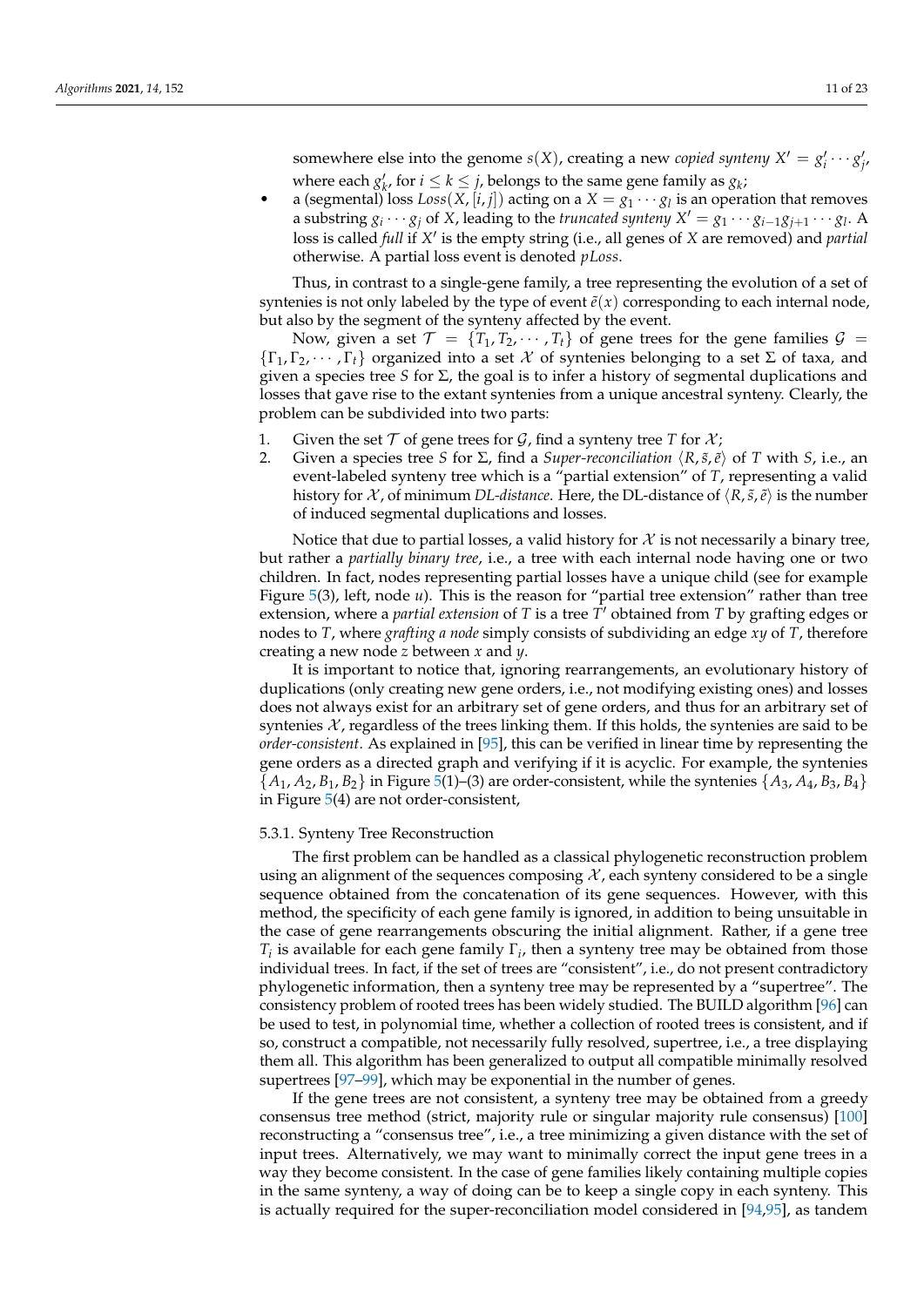duplications are not allowed in this model. Formally, given a set of gene trees represented as MUL-trees, i.e., trees with potentially repeated leaf-labels, the problem is to prune them in an appropriate way, keeping a single copy of each label.

MUL-trees remain relatively little studied compared with single-labeled phylogenetic trees, mainly due to the fact that many problems that are tractable for phylogenetic trees become NP-hard when extended to MUL-trees. For example, most generalizations of the tree distances [\[101\]](#page-21-6), as well as generalizations of consensus tree methods are exponential in the case of MUL-trees [\[102–](#page-21-7)[104\]](#page-21-8). In a recent publication [\[105\]](#page-21-9), we consider two problems related to pruning MUL-trees. First, given a set of MUL-trees, the SET PRUNING FOR CONSISTENCY, or MULSETPC, problem asks for a leaf-pruning of each tree leading to a set of consistent trees. Second, proceeding each gene tree at a time, the MUL-TREE PRUNING FOR RECONCILIATION (MULPR) problem asks for a pruning minimizing a reconciliation cost with a given species tree. Both problems are shown NP-hard. Nevertheless, an accurate greedy heuristic for MULPR has been developed.

## 5.3.2. Super-Reconciliation

Given a set of gene families  $\mathcal{G} = \{\Gamma_1, \Gamma_2, \cdots, \Gamma_t\}$  organized into a set of syntenies  $\mathcal{X}$ , a synteny tree *T* for  $X$  and a species tree *S* for the set  $\Sigma$  of species containing the syntenies, the problem is to infer a scenario of segmental duplications and losses explaining *T* with respect to *S*. Therefore, at this stage, the super-reconciliation problem can be seen as a generalization of the classical reconciliation problem allowing for segmental events.

In [\[94,](#page-21-0)[95\]](#page-21-1), this problem is handled by a two-step algorithm: First label the internal nodes of *T* as duplications or speciation following the LCA-mapping (Figure [5\(](#page-9-0)3), left), and then infer an optimal scenario of losses in agreement with this event-labeled tree *T*˜ (Figure [5\(](#page-9-0)3), right). This two-steps method has been shown exact, i.e., leading to a super-reconciliation of minimum cost (DL-distance).

The main problem is the second step which consists of extending the tree  $\tilde{T}$  with losses and infer the actual event at each node (i.e., the corresponding synteny and segment being duplicated or lost). As losses and segments affected by the events are fully determined by gene orders assigned to internal nodes, the problem actually reduces to the small phylogeny problem, i.e., the problem of assigning syntenies to internal nodes of *T*˜.

For  $x \in V(\tilde{T})$ , define  $d(x, X)$  as the minimum number of segmental duplications and losses induced by a synteny assignment of  $\tilde{T}_x$  with *X* being the assignment at *x*. The SMALL PHYLOGENY FOR SYNTENIES problem is to find an optimal assignment, i.e., an assignment leading to  $d(\tilde{T}) = \min_X d(r(\tilde{T}), X)$  for *X* belonging to the set of syntenies that are order-consistent with  $\mathcal{X}$ .

Let *x* be an internal node of  $\tilde{T}$  and  $x_l$ ,  $x_r$  be its two children. Let *X*,  $X_l$ ,  $X_r$  be valid assignments for respectively *x*,  $x_l$  and  $x_r$ . Then  $X_l$  and  $X_r$  are subsequences of *X*. If *x* is a speciation, then all missing genes in  $X_l$  and  $X_r$  result from losses. Otherwise, if  $x$  is a duplication, then for at most one of *X<sup>l</sup>* and *X<sup>r</sup>* , the missing prefix or suffix can be due to the partial duplication of a segment of *X*, and all other missing genes should be losses. Therefore, we define two distances:  $D^T(X, Y)$  for the minimum number of segmental losses required to transform *X* to *Y* and  $D^P(X, Y)$  for the minimum number of segmental losses required to transform a substring of *X* to *Y*.

Based on the above observations, recurrence relations are defined for a dynamic programming algorithm computing  $d(x, X)$ , for each  $x \in V(\tilde{T})$  and each possible synteny *X*. The exponential-time complexity of the algorithm is due to the exponential size of the set of syntenies that should be considered at each internal node of *T*˜.

#### 5.3.3. Unordered Super-Reconciliation

As ignoring rearrangements is usually much too restrictive and asking for consistent gene orders is not very realistic, a variant of the above model is to allow for rearrangements, yet only consider minimizing duplications and losses. Alternatively, this can be seen as a variant of the Super-Reconciliation problem, ignoring gene orders. For example, Figure [5\(](#page-9-0)4) reflects a history for the syntenies  $\{A_3.A_4, B_3, B_4\}$  that are not order-consistent, with three duplications and two losses. However, rearrangements are still required on some branches, for example on the branch leading to  $B_3$  or the one leading to  $v$ .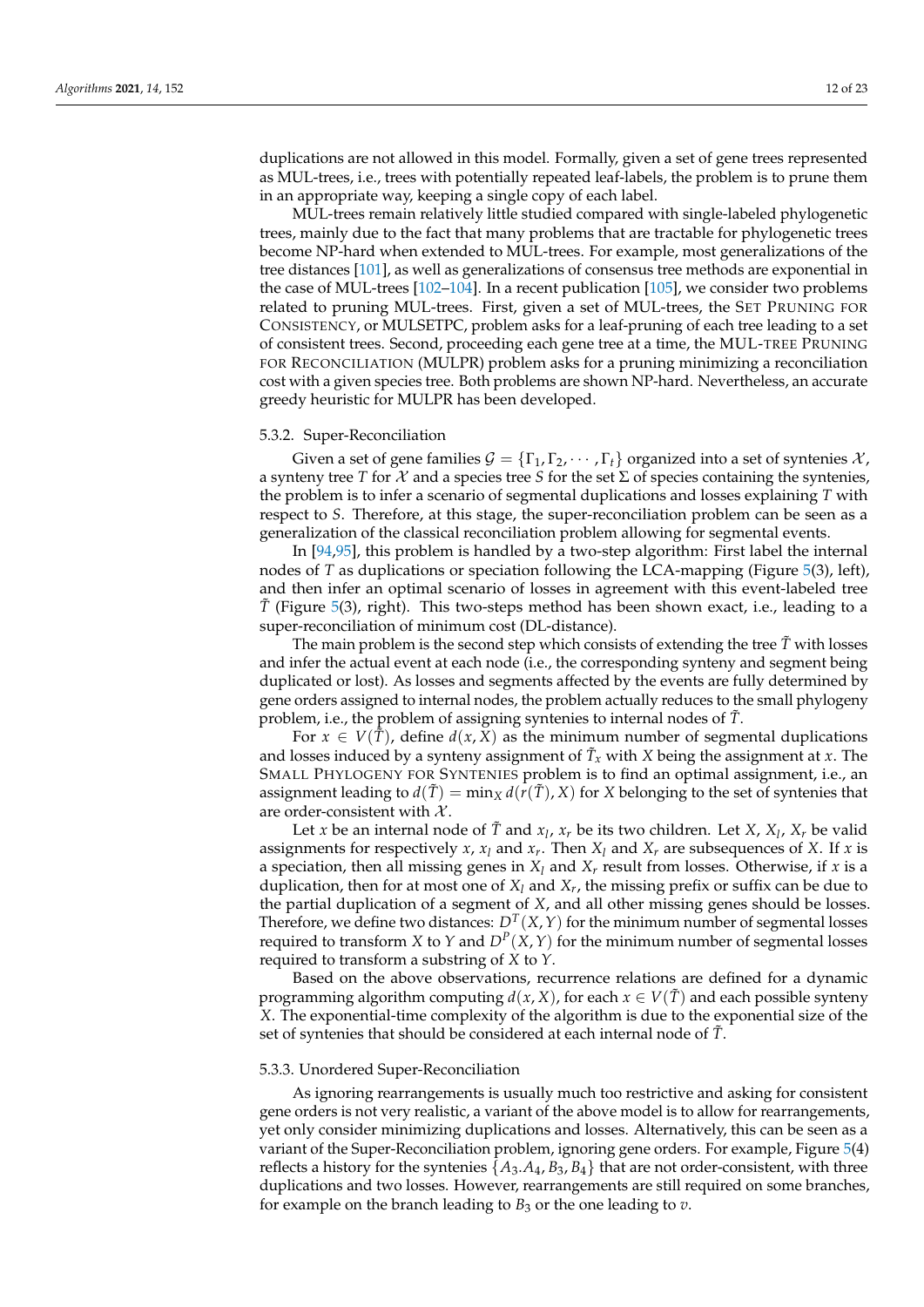Reducing each synteny *X* to its set *Set*(*X*) of genes (i.e., ignoring the order of genes), an *unordered evolutionary history* of a set of syntenies can be represented as a partially binary tree where each internal node *x* corresponds to an event  $e(Set(X))$  with *X* being the synteny at *x* and  $e \in \{Spe, Dup, pLoss\}$  such that if *e* is:

- 1. *Spe*, then *x* is a binary node with two children corresponding to syntenies *Y* and *Z* such that  $Set(X) = Set(Y) = Set(Z)$  and  $s(Y)$  and  $s(Z)$  are the two children of  $s(X)$ in *S*.
- 2. *Dup*, then *x* is a binary node with two children corresponding to syntenies *Y* and *Z* such that  $Set(Y) = Set(X)$ ,  $Set(Z) \subseteq Set(X)$  and  $s(X) = s(Y) = s(Z)$ .
- 3. *pLoss*, then *x* is a unary node with a child corresponding to a synteny *Y* such that  $Set(Y) \subseteq Set(X)$  and  $s(X) = s(Y)$ .

An Unordered Super-Reconciliation (USR) is a labeled synteny tree representing a valid unordered evolutionary history for  $\mathcal X$ . The UNORDERED SUPER-RECONCILIATION problem then consists of inferring the USR of minimum cost. As for the ordered version of the problem, the USR Problem reduces to a small phylogeny problem which consists of inferring internal node gene contents of a tree  $\tilde{T}$  leading to a minimal duplication and loss cost. As duplications are already determined by the node labeling of  $\tilde{T}$ , only loss events remain to be minimized, which is done by a programming algorithm running in time  $O(|V(T)||\mathcal{G}|)$ .

#### *5.4. Minimizing Duplication Episodes*

Another strategy to account for multiple gene duplications is to infer duplication scenarios minimizing duplication episodes, i.e., locations in the species tree where a series of duplications may have occurred. This strategy has been used for the purpose of inferring whole genome duplication events, but it can as well be used for inferring a multiple duplication scenario for the gene families of a set of syntenies.

In the literature dedicated to this problem, a *multiple gene duplication* refers to a set of single duplications occurring at the same location of the species tree. The most general formulation is the following: Given a set of gene trees  $\mathcal{T} = \{T_1, T_2, \dots, T_t\}$  and a species tree *S*, find evolutionary scenarios for the collection of gene trees that yields the minimum number of multiple gene duplication events.

Most methods presented in the literature start by labeling internal nodes of the gene trees as duplication or speciation nodes according to the LCA-mapping. Two problems are then considered: (1) According to **an interval model**, assign to each duplication node *d* of a gene tree  $T \in \mathcal{T}$  an interval *Int*(*d*) corresponding to the positions in *S* where the duplication *d* may have occurred; (2) According to **a clustering model**, cluster the duplications into a set of *minimum episodes* (see Figure [6](#page-13-0) for an illustration).

In [\[106\]](#page-21-10), Paszek and Górecki provides an overview of the interval and clustering models considered in the literature.

#### 5.4.1. The Interval Model

It ranges from the most constrained one restricting *Int*(*d*) to the node of *S* corresponding to  $\tilde{s}(d)$  (the LCA-Mapping of *d* in *S* as defined above), to the most relaxed one, the *FHS-model* introduced by Fellows et al. [\[107\]](#page-21-11), where *d* can be mapped to any node between  $\tilde{s}(d)$  and  $\tilde{s}(r(T))$ . Notice that the *FHS-model* may lead to converting speciation nodes of *T* to duplication nodes.

Between these two interval models, the *PG-model* by Pazek and Górecki [\[108\]](#page-21-12) is the most relaxed one leading to the minimum number of duplications for each gene tree *T*, i.e., the most relaxed interval model that does not lead to converting a speciation into a duplication in an lca-reconciliation of *T*. Formally, for the PG-model, if *d* has no ancestor which is a speciation node then  $Int(d) = [\tilde{s}(d), \tilde{s}(r(T))]$ , otherwise  $Int(d) = [\tilde{s}(d), \tilde{s}(p) - 1]$ where  $p$  is the ancestor of  $d$  closest to the root (possibly the root) such that all nodes between *d* and *p* (*p* excluded) are duplication nodes.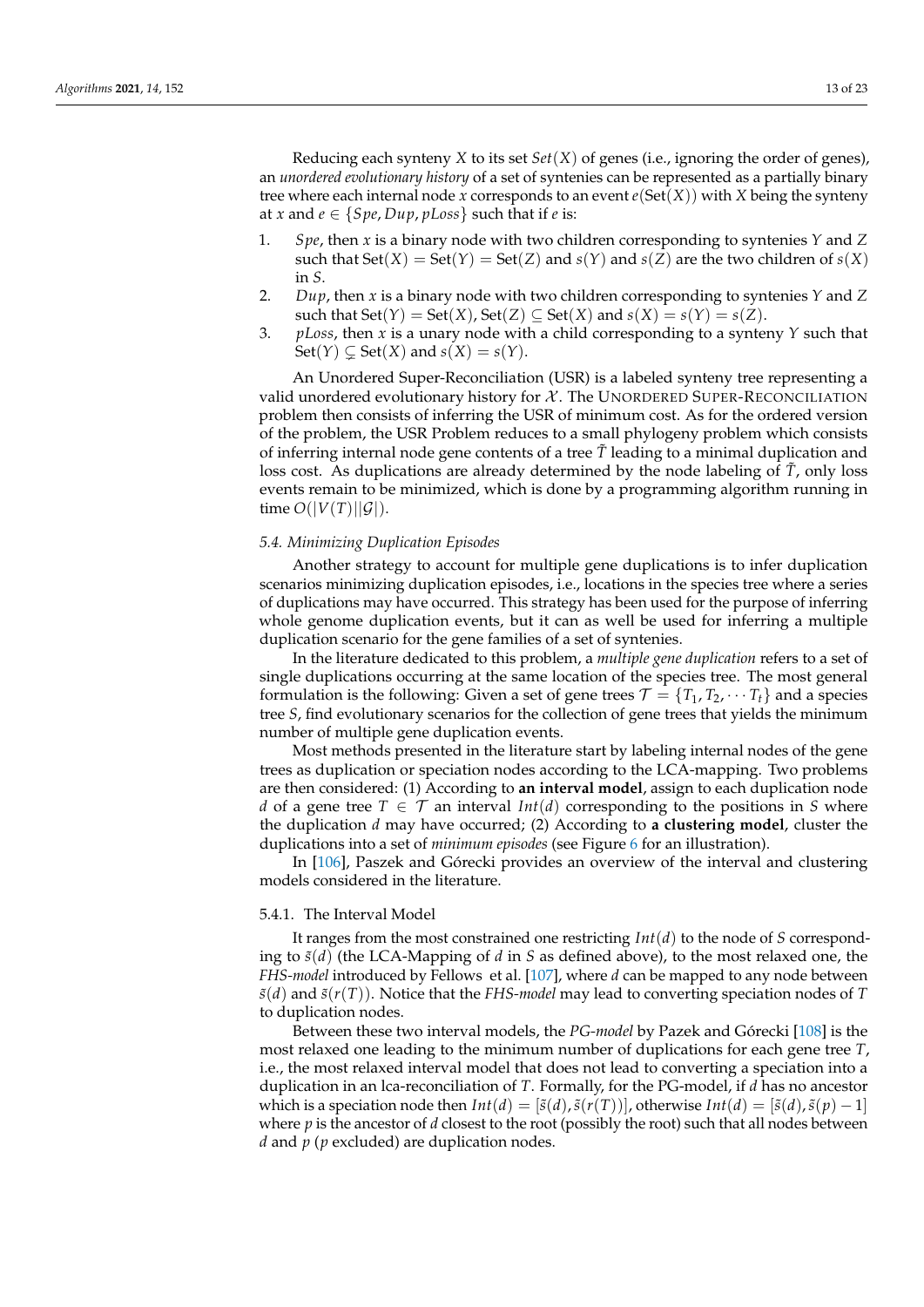<span id="page-13-0"></span>

**Figure 6.** (**1**) Two gene trees (red and blue) and a species tree *S*. Leaves of the gene trees are labeled according to the genome the corresponding gene belongs to. The event-labeling of internal nodes correspond to the LCA-mapping (rectangles are duplications and the other nodes are speciation). The interval labeling *Int*(*d*) is given for each duplication node *d* (a single letter *l* corresponding to the interval  $[I, I]$ ): the black label corresponds to the LCA-mapping, the green interval to the GMS-model and the purple interval to the PG-model; (**2**) The two gene trees embedded in the species tree *S*. The duplication positions are chosen from the GMS-model intervals, and indicated by a green arrow in (**1**). The orange boxes correspond to the multiple duplications according to the ME model, while the yellow boxes correspond to the multiple duplications according to the EC model.

Finally, according to the *GMS-model* proposed by Guigó et al. [\[109\]](#page-21-13), let *p* be the node preceding *d* (or *d* if *d* is the root), then  $Int(d) = [\tilde{s}(d), \tilde{s}(p)]$ , if  $\tilde{s}(d) = \tilde{s}(p)$ , otherwise  $Int(d) = [\tilde{s}(d), \tilde{s}(p) - 1].$ 

Except the FHS-model, all these interval models are examples of the general interval models presented in [\[110\]](#page-21-14).

#### 5.4.2. The Clustering Model

Given an interval assignment of each duplication node of the set of gene trees, three different duplication clustering models have been proposed in the literature. The *Episode Clustering (EC) model* allows clustering any two duplications that can be mapped to the same location in the species tree (yellow boxes in Figure [6\)](#page-13-0), while a slightly more constrained model, called the *Minimum Episodes (ME) model*, excludes cases in which a duplication and an ancestor of this node (from the same gene tree) are clustered together (orange boxes in Figure [6\)](#page-13-0).

The two problems were introduced by Guigó et al. [\[109\]](#page-21-13) with the interval model being the GMS-model. These problems can be formulated as NP-hard set cover problems [\[111\]](#page-21-15). Alternatively, representing them as a Tree Interval Cover (TIC) Problem, polynomialtime algorithms can be designed for the EC and ME models under the GMS interval model [\[112](#page-21-16)[,113\]](#page-21-17). Moreover, linear time and space algorithms for the TIC Problem that applies to the EC and ME models have been developed by Luo et al. [\[114\]](#page-21-18) under every interval model. Finally, Paszek and Górecki [\[106\]](#page-21-10) proposed a variant of the algorithm for general interval models presented in [\[110\]](#page-21-14) that runs in linear time for the ME Problem. Solutions to the EC and ME problems for unrooted gene trees and for the PG-model were also studied [\[108](#page-21-12)[,115\]](#page-21-19).

Finally, in addition to the EC and ME clustering models, the *Gene Duplication Clustering (GD) model* [\[107\]](#page-21-11) is similar to EC except that only duplications from different gene trees can be clustered in a single episode.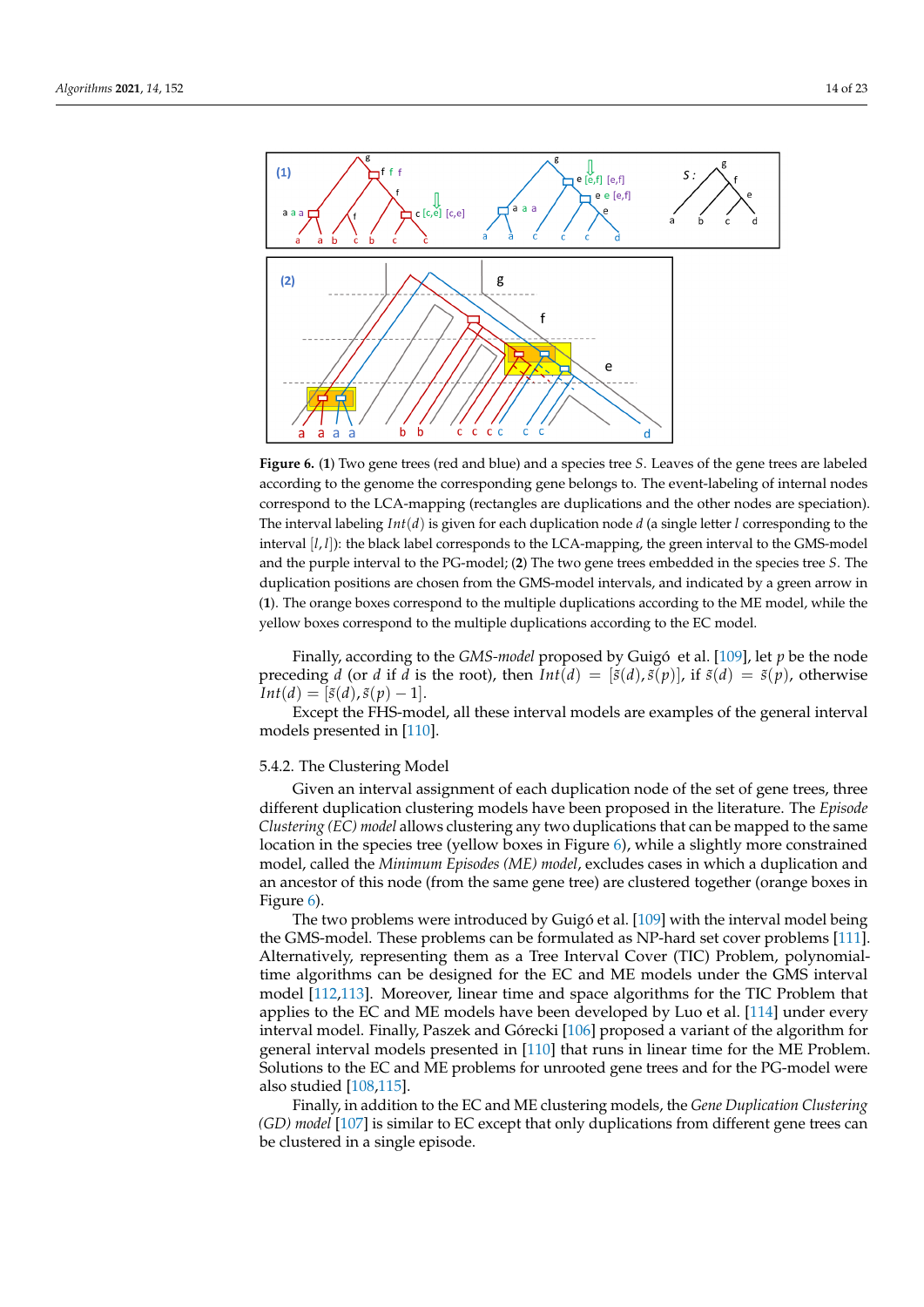Notice that the EC Problem for the FHS-model has a trivial outcome with one cluster. On the other hand, the GD and ME problems for the FHS interval model have been shown NP-hard [\[107](#page-21-11)[,116\]](#page-21-20). The unconstrained ME model has also been extended to gene losses for different costs of duplications and losses [\[116\]](#page-21-20).

## *5.5. Evolution of Tandemly Arrayed Gene Clusters*

An important class of syntenic regions is constituted by Tandemly Arrayed Gene clusters (TAGs). Slippage during recombination, a mechanism at the origin of tandem repeats which is favored by the presence of repetitive sequences, induces a chain reaction eventually leading to the creation of large TAGs, i.e., groups of paralogous genes that are adjacent on a chromosome. TAGs account for about one third of the duplicated genes in eukaryotes [\[117\]](#page-21-21). In human, they represent about 15% of all genes [\[118\]](#page-21-22) forming a number of complex gene clusters. Those repeated regions are however extremely difficult to study or even to assemble correctly due to the fact that during evolution, the duplication status of segments is obscured by subsequent deletions, breaks and rearrangements. When the step of determining the linear gene composition of a TAG cluster is completed, inferring an evolutionary scenario for the tandemly repeated genes is further complicated by the fact that the phylogenetic signal is often obscured by gene conversion.

Methods based on a preprocessing of a self-alignment dot-plot of a cluster or the dot-plot of a pairwise-alignment of two clusters have been developed for reconstructing a hypothetical ancestral sequence and a duplication scenario leading to an observed gene cluster [\[119–](#page-21-23)[121\]](#page-21-24). Although these methods are useful to infer recent evolutionary events, they are less appropriate for longer timescales as alignment of the nonfunctional regions becomes impossible due to mutations continuously affecting each duplicated segment.

Assuming correct gene orders and gene trees have been obtained, the problem of inferring the evolutionary scenario of a set of TAG clusters can be handled using the *tandem-duplication model of evolution* first introduced by Fitch in 1977 [\[122\]](#page-21-25). This model assumes that from a single ancestral gene at a given position in the chromosome, the locus grows through a series of consecutive duplications placing the newly created copy next to the original one. Such tandem duplications may be *simple* (duplication of a single-gene) or *multiple* (simultaneous duplication of neighboring genes). Based on this idea, several theoretical studies have considered the problem of reconstructing the tandem-duplication history of a single TAG cluster through tandem duplications only (which is not always possible) [\[123\]](#page-21-26). The model has been extended to the study of a set of orthologous TAG clusters, with an evolutionary model accounting for losses and rearrangements, in addition to simple tandem duplications [\[124](#page-21-27)[,125\]](#page-21-28). Later, Lajoie et al. [\[126\]](#page-21-29) developed the DILTAG algorithm inferring all most parsimonious evolutionary histories for a single gene cluster, according to a general cost model involving simple and multiple tandem duplications, deletions and inversions.

<span id="page-14-0"></span>

**Figure 7.** The gene tree *T* is event-labeled according to the lca-mapping with the species tree  $S = ((A, B), C)$ . A leaf  $x_i$  of *T* denotes a gene copy in genome *X*, its index *i* corresponding to its position in the TAG cluster of genome *X*, as illustrated on the tips of the species tree *S* on the right.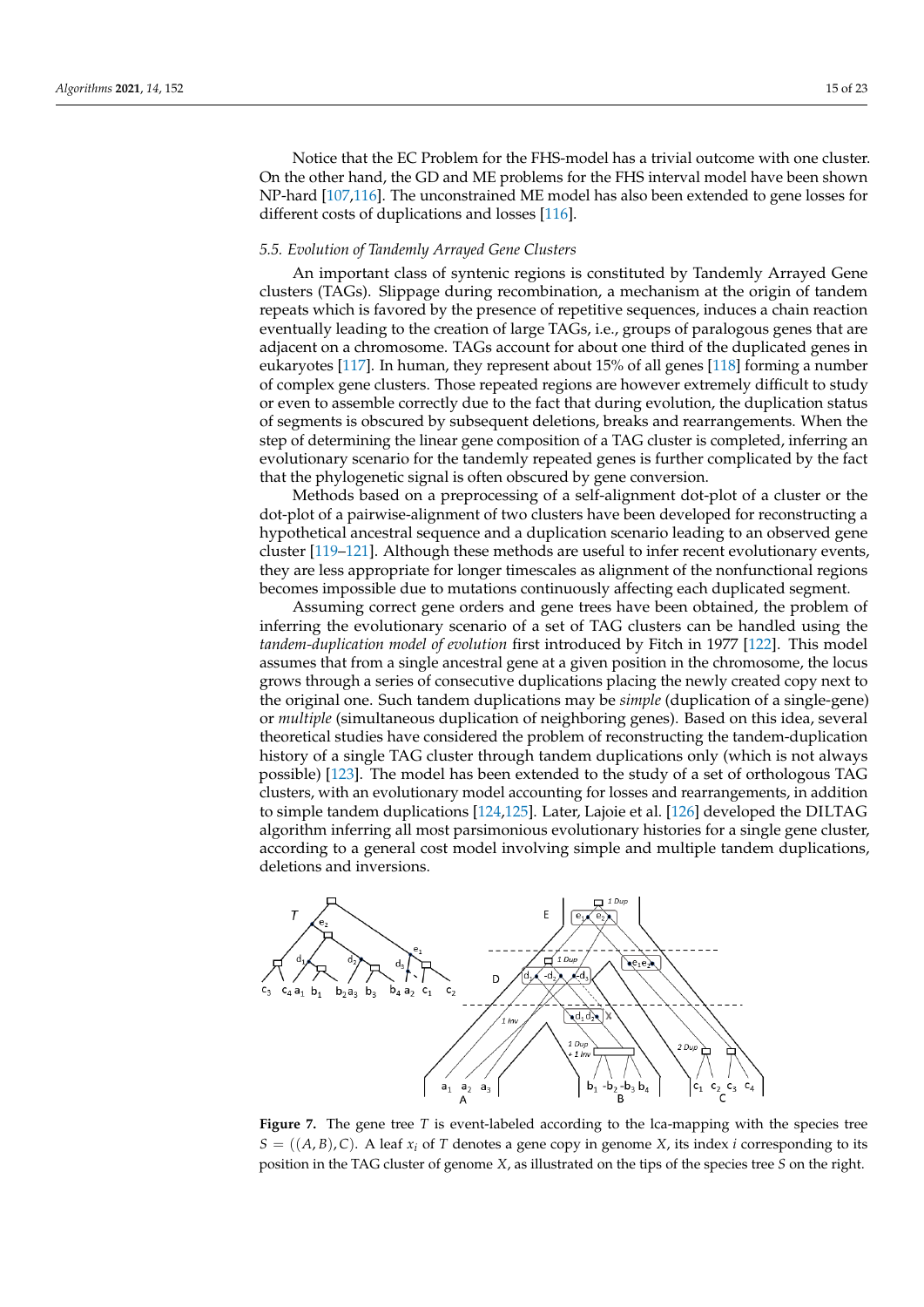DILTAG proceeds by exploring a "history graph" (search space), where vertices correspond to *ordered gene trees*, i.e., gene trees with ordered leaves (gene orders), and edges to evolutionary events. The size of the whole search-space being exponential, a greedy heuristic was developed that only conserves, in a queue, the most promising partial evolutionary histories obtained after exploring a given depth of the history graph.

In Tremblay-Savard et al. [\[127\]](#page-22-0), DILTAG was then used for inferring the evolution of a set of orthologous TAGs (see Figure [7](#page-14-0) for an example). The developed MULTIDILTAG algorithm proceeds in two steps. First, ignoring gene orders, an lca-reconciliation of the gene tree *T* with the species tree *S* is computed, leading to a set  $\Gamma(x)$  of ancestral genes at each internal node *x* of *S*. Then, reinserting gene order and sign information on the leaves of *S*, the order and sign of genes at the internal nodes of *S* are inferred by traversing *S* bottom-up and applying DILTAG on each branch (*x*, *y*) of *S*, with the exception that instead of reaching a single gene, the algorithm stops when it reaches the expected number of gene copies. All orders leading to the optimal solution are then conserved in a set  $S<sub>x</sub>$ .

The set S*<sup>A</sup>* of a leaf *A* is just the TAG cluster corresponding to *A*.

Now, denote by Γ(*x*) the set of speciation vertices of the lca-reconciliation of *T* mapping to *x*. For example, in Figure [7,](#page-14-0)  $\Gamma(D) = \{d_1, d_2, d_3\}$ . Let  $s \in \{l, r\}$ , denoting the left or the right child of a node. The pre-speciation genome set  $PG(x<sub>s</sub>)$  is the subset of Γ(*x*) with a child in the branch (*x*, *xs*), i.e., the genes in Γ(*x*) that have not been lost after speciation on the branch going to  $x_s$ . For example in Figure [7,](#page-14-0)  $PG(D_l) = \{d_1, d_2, d_3\}$  while  $PG(D_r) = \{d_1, d_2\}.$ 

The set  $S_x$  at each internal node  $x$  of  $S$  is computed by MULTIDILTAG as follows: (1) For each of  $s \in \{l, r\}$ , DILTAG is executed on each element of  $\mathcal{S}_{x_s}$ , and stops as soon as the attained gene order contains  $|PG(x<sub>s</sub>)|$  genes. The set of all ancestral gene orders obtained (output of DILTAG) form an initial *pre-speciation* set  $PS_{x_s}$  (further refined by removing the elements that do not lead to a minimum cost). For example, in Figure [7,](#page-14-0)  $\mathcal{PS}_{D_1} = \{(d_1, -d_2, -d_3)\}\$ and  $PS_{D_r} = \{(d_1, d_2)\}\;$  (2) For each of  $s \in \{l, r\}$ , construct the set  $PS'_{x_s}$  by reinserting, in each gene order, and in all possible orders, the genes lost on the branch  $(x, x_s)$ . Then,  $S_x = PS'_{x_l} \cup$  $\overline{\mathcal{P}}\mathcal{S}'_{x_r}$ . For example, in Figure [7,](#page-14-0)  $\mathcal{S}_D = \{ (d_1, -d_2, -d_3), (d_1, d_2, d_3), (d_1, d_2, -d_3), (d_1, d_3, d_2),$  $(d_1, -d_3, d_2), (d_3, d_1, d_2), (-d_3, d_1, d_2)$ .

During the execution of the algorithm, a solution graph is incremented by adding the appropriate "speciation edges" from the elements of  $\mathcal{S}_x$  to those of  $\mathcal{PS}_{x_l}$  and  $\mathcal{PS}_{x_r}$  giving rise to the minimum distance.

Although showing good performance in inferring the total number and size distribution of duplication events on simulated datasets, a limitation of the MULTIDILTAG heuristic is however in dealing with multiple gene deletions, as the algorithm is highly exponential in this case, and becomes quickly intractable.

## <span id="page-15-0"></span>*5.6. Accounting for Horizontal Gene Transfers*

Horizontal gene transfer, largely involved in shaping bacterial gene content, has been included later in the reconciliation analysis of gene families in the purpose of inferring scenarios of duplications, losses and transfers and, identifying xenologous gene copies, in addition to orthologs and paralogs. In this context, the *DTL distance* is the minimum number of Duplications, Transfers and Losses explaining a gene tree *T* given a species tree *S*. The following review of DTL-reconciliation is largely inspired from [\[17\]](#page-18-14).

For a transfer to happen from a source genome  $\tilde{s}(x)$  to a target genome  $\tilde{s}(y)$  (*x* and *y* being two nodes of the gene tree *T*), both genomes should have coexisted. Therefore, a *time-consistent* HGT scenario should allow ordering the internal nodes of the species tree *S*. This problem of finding a most parsimonious time-consistent (or acyclic) DTLscenario, is NP-hard [\[128–](#page-22-1)[131\]](#page-22-2). However, the DTL-distance problem becomes polynomial if consistency requirement is relaxed [\[132,](#page-22-3)[133\]](#page-22-4). The main idea is to consider all possible mapping of *T* nodes to *S* nodes, using a dynamic programming approach.

More precisely, let  $c(x, s)$  be the minimum cost of a reconciliation of  $T<sub>x</sub>$  with *S* such that *x* is mapped to  $s \in V(S)$ . The gene tree *T* is processed bottom-up, with the base-case corresponding to leaves  $x \in \mathcal{L}(T)$  treated as follows: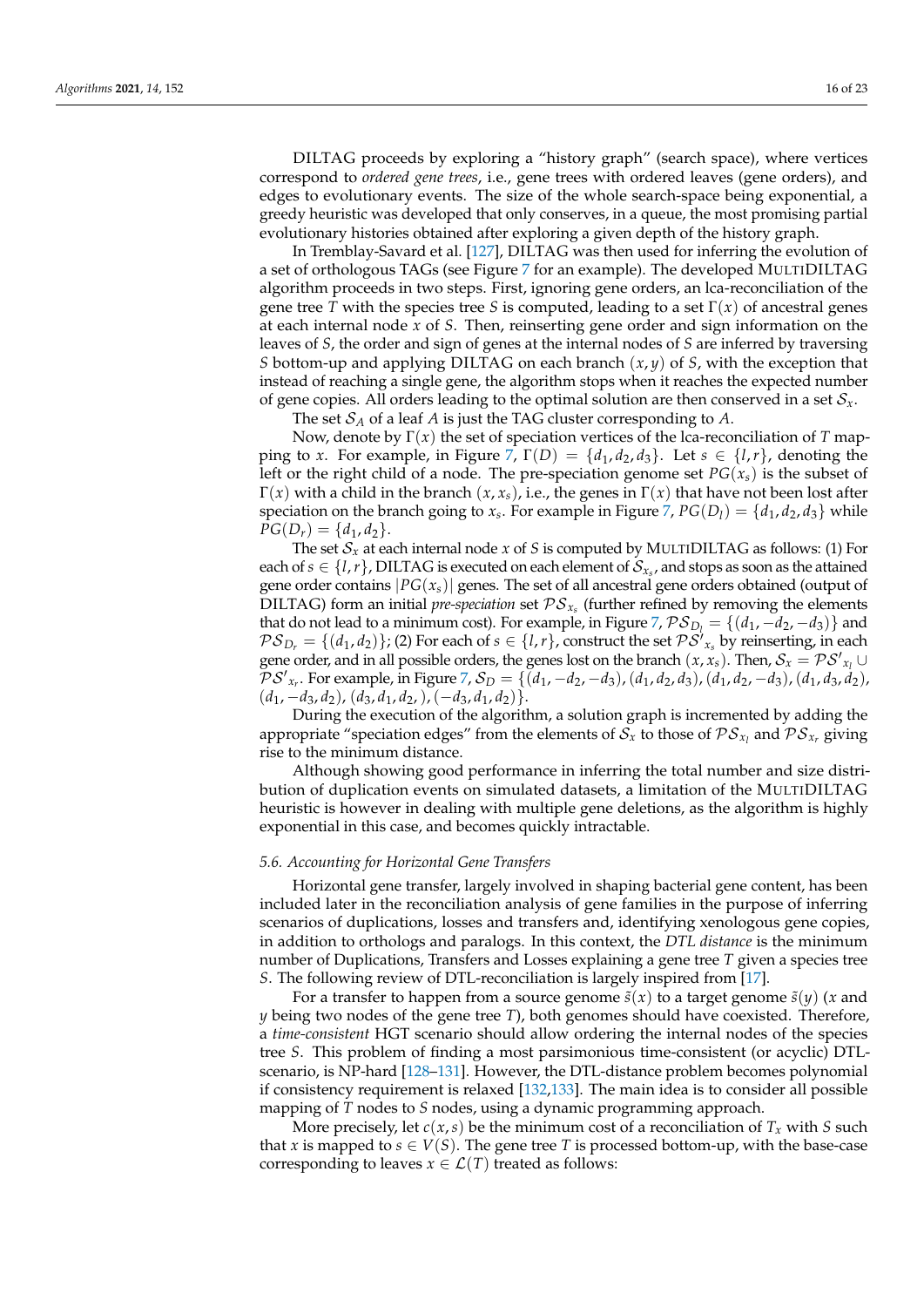For 
$$
x \in \mathcal{L}(T)
$$
,  $c(x, s) = \begin{cases} 0, & \text{if } s = s(x), \\ +\infty, & \text{otherwise.} \end{cases}$ 

As for an internal node *x* with children *y* and *z*, we must consider the three possibilities of *x* being labeled as a speciation, duplication or HGT node, with  $c_s(x, s)$ ,  $c_d(x, s)$  and  $c_t(x, s)$  representing, respectively, those three mutually exclusive cases. Then,  $c(x, s)$  =  $\min\{c_s(x,s), c_d(x,s), c_t(x,s)\}$ . Finally, the minimum cost of a reconciliation of *T* with *S* is  $\min_{s \in V(S)} c(r(T), s).$ 

Ignoring losses and considering the cost of a reconciliation as being the number of duplications and HGT, the following recurrences hold [\[133\]](#page-22-4).

$$
c_s(x,s) = \begin{cases} \min\{c(y,t) + c(z,u) \text{ for all } t, u \text{ incomparable and s.t.} \\ lca_s(t,u) = s\}, & \text{if } s \text{ is an internal node of } S, \\ +\infty, & \text{otherwise.} \end{cases}
$$

 $c_d(x, s) = \min\{1 + c(y, t) + c(z, u) \text{ for all descendants } t, u \text{ of } s \text{ in } S\}$ 

 $c_t(x, s) = \min\{1 + c(y, t) + c(z, u)$  for all *t* being descendant of *s* in *S* and all *u* being incomparable to *s*}

A straightforward implementation of these recurrences leads to an algorithm in  $O(mn^2)$  time, where  $m = |V(T)|$  and  $n = |V(S)|$ . This time complexity has been further improved to  $O(mn)$  [\[134\]](#page-22-5).

The above recurrences may be adapted to handle losses. David and Alm [\[135\]](#page-22-6) described AnGST, an algorithm for the DTL distance running in *O*(*mn*<sup>2</sup> ), while Bansal et al. [\[132\]](#page-22-3) described RANGER-DTL, an algorithm for the DTL distance running in *O*(*mn*).

When divergence time information, or a temporal ordering of internal nodes, is available for *S*, then the DTL-scenario must respect this ordering (i.e., HGT events are constrained to occur only between co-existing species). A DTL-scenario respecting a dated tree is called a *date-respecting DTL-scenario*. Bansal et al. [\[132\]](#page-22-3) show how the definition of a reconciliation and the above recurrences can be adapted to solve this problem. They give an algorithm with *O*(*mn* log *n*) time complexity. Notice that a date-respecting DTLscenario is not necessarily time-consistent. In fact, scenarios may be locally consistent (i.e., HGT events occurring between co-existing species), but globally inconsistent. Global consistency may be obtained by subdividing the species tree *S* into slices and exploring slices one after the other. This strategy has been first used in [\[136\]](#page-22-7), leading to an  $O(nm^4)$ algorithm. Later, Doyon et al. [\[128\]](#page-22-1) have improved the computation of a most parsimonious DTL-reconciliation for dated trees to  $O(mn^2)$ .

Recently, we extended the reconciliation approach to a special case of horizontal gene transfers, namely *Endosymbiotic Gene Transfers (EGT)*, where genes are transferred solely between the mitochondrial and nuclear genome of the same species [\[137\]](#page-22-8). Such transfers from the mitochondrion to the nucleus have been a driven force in the evolution of eukaryotes since the unique ancestral endosymbiotic event integrating an *α*-proteobacterium into a host eukaryotic cell. The *DLE-distance* (DLE for Duplication, Loss and EGT) is easier to compute than the DTE-distance, as there is no need for exploring a set of source genomes, nor there is a risk of time inconsistency. The linear-time algorithm developed in [\[137\]](#page-22-8) for an arbitrary cost of operations can be seen as an adaptation of the quadratic-time DTL algorithm for dated trees, which allows transfer between any co-existing species [\[128\]](#page-22-1).

Extending the DTL-reconciliation to super-reconciliation, i.e., allowing for segmental gene transfers, raises many questions that must be deeply explored. Given a synteny tree *T*˜ and a species tree *S*, the super-reconciliation method presented in Section [5.3](#page-9-1) runs in two steps: (1) Infer the event-labeling of the internal nodes of  $\tilde{T}$ , this labeling being the one minimizing duplication nodes; (2) Infer an optimal scenario of losses in agreement with this event-labeling. This two-step methodology has been shown exact in the case of the DL-reconciliation, i.e., it has been shown that this method leads to the DL-distance. However, this is not true anymore for the DTL distance. In fact, a reconciliation minimizing duplications, transfers and losses is not necessarily a reconciliation minimizing duplications and transfers. Indeed, considering a node as a transfer rather than as a speciation node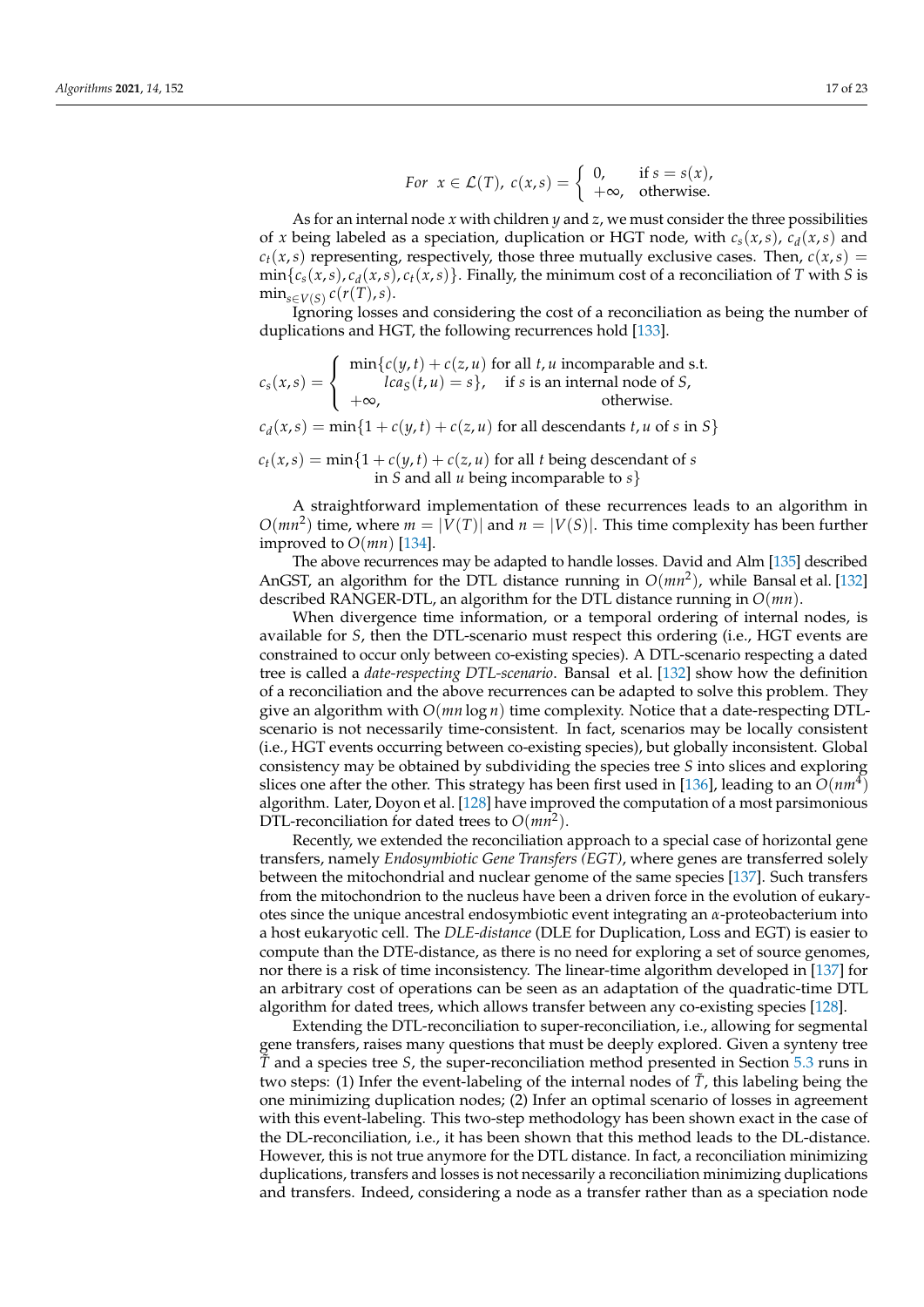may decrease the number of required losses. We are presently investigating this problem of generalizing super-reconciliation to handle transfers, in addition to duplications and losses.

## **6. Conclusions**

Despite the large effort dedicated to the development of methods for inferring the evolution of synteny blocks, a lot remains to be done towards a unifying model allowing consideration of the variety of evolutionary events shaping the genomes. As reviewed in this paper, most of the algorithmic effort has been invested in the genome rearrangement field on one side, and in the reconciliation field for inferring individual gene gain and loss on the other side. Combining order and content information in the purpose of inferring a co-evolutionary history of genes remains a largely under-explored field.

In most studies on gene gain and loss, segmental movements are indirectly inferred from single-gene movements, by combining co-occurring events or concatenating individual adjacencies. For example, although allowing for a wide variety of events (rearrangements, tandem duplications, losses, HGTs, etc.), the DECO collection of algorithms stand on minimizing single adjacencies' gain or breakage with no direct link to segmental events. The same holds for algorithms dedicated to minimizing episodes of events, only indirectly referring to multiple duplications and ignoring order information. As for the reviewed algorithms for tandemly arrayed gene clusters, although accounting for both rearrangements and segmental duplications and losses, duplications are limited to tandem duplications, and they do not allow for the study of paralogous syntenies, and do not account for the gain or loss of syntenies. Conversely, the Super-Reconciliation approach only accounts for transposed duplications, ignoring tandem duplications.

This latter approach, which is a direct generalization of the reconciliation approach to segmental events, opens the door to the same algorithmic perspectives as the classical reconciliation approach, such as generalization to HGT events. However, its main limitation is the difficulty of generating an accurate synteny tree, though a solution may actually be to choose a tree optimizing such a Super-Reconciliation cost. In any case, a better use of individual gene trees, including the inconsistency among those trees, should be considered, ways of including tandem duplications should be explored, as well as better solutions to integrate rearrangement inference algorithms.

To summarize, accounting at the same time for sequence divergence (gene trees), gene order and gene content, evolving through punctual mutations (substitutions and indels), rearrangements and segmental gain and loss events, remain a challenge. Beyond the difficulty of designing an appropriate algorithmic method outpassing the limitations of existing methods, the problem is to design appropriate scores accounting for the variety of evolutionary events. Designing such a general score has been undertaken in [\[93\]](#page-20-27), but a lot remains to do in this field.

Of course, all the algorithmic methods presented in this paper suffer from the standard limitations of parsimony methods [\[138,](#page-22-9)[139\]](#page-22-10), such as impossibility of accounting for multiple state changes along a branch of a phylogeny, or uncertainty in phylogenetic reconstructions. An overall statistical framework for evaluating evolutionary hypothesis [\[140\]](#page-22-11) is surely better than a heuristic outputting a single solution with no measure of reliability. However, the largest the list of considered evolutionary events, the more difficult is the problem of an appropriate sampling for such a statistical study. Being able to generate the whole set of most parsimonious scenarios remains an interesting approach for a probabilistic evaluation of the solutions.

Another related problem lies on the possibility of performing the appropriate simulations for testing the accuracy of the developed algorithms. This goal is also complicated with the increase of the considered data types and evolutionary events. Moreover, some events remain largely unexplored for this purpose, such as the Endosymbiosis gene transfer, a special case of HGTs where genes are exchanged only between the mitochondrial and nuclear genomes of the same species. This event is known to have played a major role in the evolution of eukaryotes [\[141,](#page-22-12)[142\]](#page-22-13). Although prior work provides useful insights to understand the parameters influencing such an event [\[143](#page-22-14)[,144\]](#page-22-15), designing an appropriate model for the simulation of EGT evolutionary histories that can be used to assess the accuracy of our algorithm in [\[137\]](#page-22-8) remains to be done.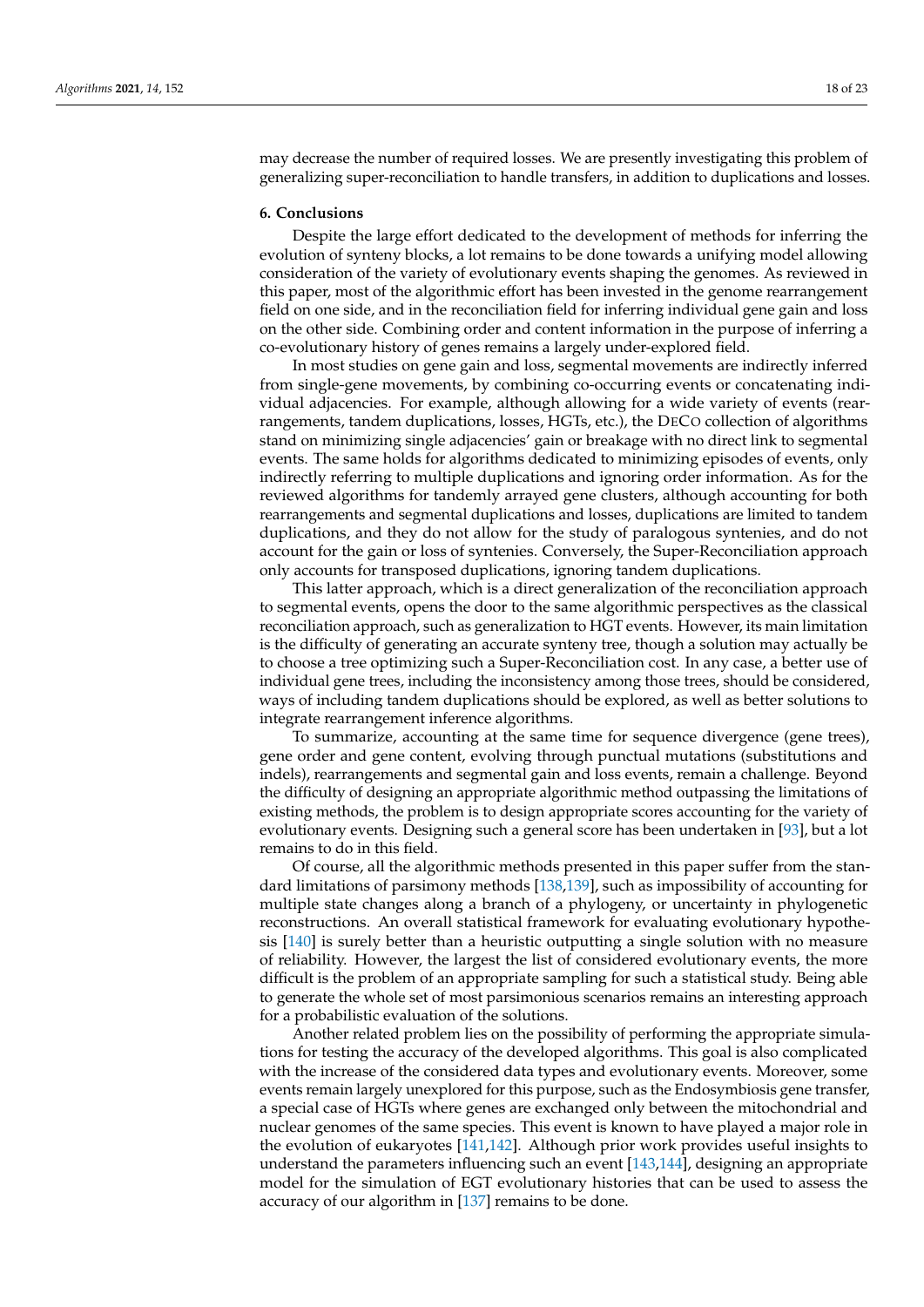**Funding:** This research was funded by Natural Sciences and Engineering Research Council of Canada.

**Data Availability Statement:** Not applicable.

**Conflicts of Interest:** The author declares no conflict of interest.

## **References**

- <span id="page-18-0"></span>1. Tremblay-Savard, O.; Benzaid, B.; Lang, B.F.; El-Mabrouk, N. Evolution of tRNA Repertoires in Bacillus Inferred with OrthoAlign. *Mol. Biol. Evol.* **2015**, *32*, 1643–1656. [\[CrossRef\]](http://doi.org/10.1093/molbev/msv029)
- <span id="page-18-1"></span>2. Goodman, M.; Czelusniak, J.; Moore, G.; Romero-Herrera, A.; Matsuda, G. Fitting the gene lineage into its species lineage, a parsimony strategy illustrated by cladograms constructed from globin sequences. *Syst. Zool.* **1979**, *28*, 132–163. [\[CrossRef\]](http://dx.doi.org/10.2307/2412519)
- <span id="page-18-2"></span>3. Larsson, T.; Olsson, F.; Sundstrom, G.; Lundin, L.; Brenner, S.; Venkatesh, B.; Larhammar, D. Early vertebrate chromosome duplications and the evolution of the neuropeptide Y receptor gene regions. *BMC Evol. Biol.* **2008**, *8*, 1–22. [\[CrossRef\]](http://dx.doi.org/10.1186/1471-2148-8-184) [\[PubMed\]](http://www.ncbi.nlm.nih.gov/pubmed/18578868)
- <span id="page-18-3"></span>4. Abbasi, A.; Grzeschik, K. An insight into the phylogenetic history of HOX linked gene families in vertebrates. *BMC Evol. Biol.* **2007**, *7*, 1–15. [\[CrossRef\]](http://dx.doi.org/10.1186/1471-2148-7-239) [\[PubMed\]](http://www.ncbi.nlm.nih.gov/pubmed/18053128)
- 5. Ferrier, D. Evolution of Homeobox Gene Clusters in Animals:The Giga-Cluster and Primary vs. Secondary Clustering. *Front. Ecol. Evol.* **2016**, *4*, 36. [\[CrossRef\]](http://dx.doi.org/10.3389/fevo.2016.00036)
- <span id="page-18-4"></span>6. Garcia-Fernàndez, J. The genesis and evolution of Homeobox gene clusters. *Nat. Rev. Genet.* **2005**, *6*, 881–892. [\[CrossRef\]](http://dx.doi.org/10.1038/nrg1723)
- <span id="page-18-5"></span>7. Ajmal, W.; Khan, H.; Abbasi, A. Phylogenetic investigation of human FGFR-bearing paralogons favors piecemeal duplication theory of vertebrate genome evolution. *Mol. Phylogenet. Evol.* **2014**, *81*, 49–60. [\[CrossRef\]](http://dx.doi.org/10.1016/j.ympev.2014.09.009)
- <span id="page-18-6"></span>8. Hafeez, M.; Shabbir, M.; Altaf, F.; Abbasi, A. Phylogenomic analysis reveals ancient segmental duplications in the human genome. *Mol. Phylogenet. Evol.* **2016**, *94*, 95–100. [\[CrossRef\]](http://dx.doi.org/10.1016/j.ympev.2015.08.019)
- <span id="page-18-7"></span>9. Dreborg, S.; Sundstrom, G.; Larsson, T.; Larhammar, D. Evolution of vertebrate opioid receptors. *Proc. Natl. Acad. Sci. USA* **2008**, *105*, 15487–15492. [\[CrossRef\]](http://dx.doi.org/10.1073/pnas.0805590105)
- 10. Stevens, C. The evolution of vertebrate opioid receptors. *Front. Biosci. J. Virtual Libr.* **2009**, *14*, 1247–1269. [\[CrossRef\]](http://dx.doi.org/10.2741/3306) [\[PubMed\]](http://www.ncbi.nlm.nih.gov/pubmed/19273128)
- <span id="page-18-8"></span>11. Sundstrom, G.; Dreborg, S.; Larhammar, D. Concomitant Duplications of Opioid Peptide and Receptor Genes before the Origin of Jawed Vertebrates. *PLoS ONE* **2010**, *5*. [\[CrossRef\]](http://dx.doi.org/10.1371/journal.pone.0010512)
- <span id="page-18-9"></span>12. Naz, R.; Tahir, S.; Abbasi, A. An insight into the evolutionary history of human MHC paralogon. *Mol. Phylogenet. Evol.* **2017**, *110*, 1–6. [\[CrossRef\]](http://dx.doi.org/10.1016/j.ympev.2017.02.015) [\[PubMed\]](http://www.ncbi.nlm.nih.gov/pubmed/28249742)
- <span id="page-18-10"></span>13. Hughes, A. Phylogenies of developmentally important proteins do not support the hypothesis of two rounds of genome duplication early in vertebrate history. *J. Mol. Evol.* **1999**, *48*, 565–576. [\[CrossRef\]](http://dx.doi.org/10.1007/PL00006499)
- <span id="page-18-11"></span>14. Wang, Y.; Li, J.; Paterson, A. MCScanX-transposed: Detecting transposed gene duplications based on multiple colinearity scans. *Bioinformatics* **2013**, *29*, 1458–1460. [\[CrossRef\]](http://dx.doi.org/10.1093/bioinformatics/btt150) [\[PubMed\]](http://www.ncbi.nlm.nih.gov/pubmed/23539305)
- <span id="page-18-12"></span>15. Moreno-Hagelsieb, G.; Trevino, V.; Pérez-Rueda, E.; Collado-Vides, T.S.J. Transcription unit conservation in the three domains of life: A perspective from Escherichia coli. *Trends Genet.* **2001**, *17*, 175–177. [\[CrossRef\]](http://dx.doi.org/10.1016/S0168-9525(01)02241-7)
- <span id="page-18-13"></span>16. Fani, R.; Brilli, M.; Liò, P. The Origin and Evolution of Operons: The Piecewise Building of the Proteobacterial Histidine Operon. *J. Mol. Evol.* **2005**, *60*, 378–390. [\[CrossRef\]](http://dx.doi.org/10.1007/s00239-004-0198-1) [\[PubMed\]](http://www.ncbi.nlm.nih.gov/pubmed/15871048)
- <span id="page-18-14"></span>17. El-Mabrouk, N.; Noutahi, E. *Bioinformatics and Phylogenetics, Seminal contributions of Bernard Moret*; Computational Biology, Chapter Gene Family Evolution: An Algorithmic Framework; Springer: Berlin/Heidelberg, Germany, 2019.
- <span id="page-18-15"></span>18. Anselmetti, Y.; Luhmann, N.; Bérard, S.; E, E.T.; Chauve, C. Comparative Genomics. In *Methods in Molecular Biology*; Chapter Comparative Methods for Reconstructing Ancient Genome Organization; Humana Press: New York, NY, USA, 2017; Volume 1704.
- <span id="page-18-16"></span>19. Gagnon, Y.; Blanchette, M.; El-Mabrouk, N. A flexible ancestral genome reconstruction method based on gapped adjacencies. *BMC Bioinform.* **2012**, *13*, 1–12.
- <span id="page-18-17"></span>20. El-Mabrouk, N.; Sankoff, D. Methods in Molecular Biology. In *Evolutionary Genomics: Statistical and Computational Methods*; Chapter Analysis of Gene Order Evolution Beyond Single-Copy Genes; Springer (Humana): Totowa, NJ, USA, 2012; Volume 855, pp. 397–429.
- <span id="page-18-18"></span>21. Chauve, C.; El-Mabrouk, N.; Gueguen, L.; Semeria, M.; Tannier, E. *Models and Algorithms for Genome Evolution*; Computational Biology, Chapter Duplication, Rearrangement and Reconciliation: A Follow-Up 13 Years Later; Springer: London, UK, 2013.
- <span id="page-18-19"></span>22. Renwick, J. *Human Genetics*; Grouchy, J., Ebling, F., Henderson, I., Eds.; Excerpta Medica: Amsterdam, The Netherlands, 1972; pp. 443–444.
- <span id="page-18-20"></span>23. Passarge, E.; Horsthemke, B.; Farber, R. Incorrect use of the term synteny. *Nat. Genet.* **1999**, *23*, 387. [\[CrossRef\]](http://dx.doi.org/10.1038/70486) [\[PubMed\]](http://www.ncbi.nlm.nih.gov/pubmed/10581019)
- <span id="page-18-21"></span>24. Eisen, J.; Heidelberg, J.; White, O.; Salzberg, S. Evidence for symmetric chromosomal inversions around the replication origin in bacteria. *Genome Biol.* **2000**, *1*, 1101–1109. [\[CrossRef\]](http://dx.doi.org/10.1186/gb-2000-1-6-research0011) [\[PubMed\]](http://www.ncbi.nlm.nih.gov/pubmed/11178265)
- <span id="page-18-24"></span>25. Nadeau, J.; Taylor, B. Lengths of chromosomal segments conserved since divegence of man and mouse. *Proc. Natl. Acad. Sci. USA* **1984**, *81*, 814–818. [\[CrossRef\]](http://dx.doi.org/10.1073/pnas.81.3.814)
- <span id="page-18-22"></span>26. Simison, W.B.; Parham, J.; Papenfuss, T.; Lam, A.; Henderson, J. An Annotated Chromosome-Level Reference Genome of the Red-Eared Slider Turtle. *Genome Biol. Evol.* **2020**, *12*, 456–462. [\[CrossRef\]](http://dx.doi.org/10.1093/gbe/evaa063) [\[PubMed\]](http://www.ncbi.nlm.nih.gov/pubmed/32227195)
- <span id="page-18-23"></span>27. Drillon, G.; Champeimont, R.; Oteri, F.; Fischer, G.; Carbone, A. Phylogenetic Reconstruction Based on Synteny Block and Gene Adjacencies. *Mol. Biol. Evol.* **2020**, *37*, 2747–2762. [\[CrossRef\]](http://dx.doi.org/10.1093/molbev/msaa114) [\[PubMed\]](http://www.ncbi.nlm.nih.gov/pubmed/32384156)
- <span id="page-18-25"></span>28. Johnson, M.; Cheng, Z.; Morrison, V.; Scherer, S.; Ventura, M.; Gibbs, R.; Green, E.; Eichler, E. Recurrent duplication-driven transpositionof DNA during hominoid evolution. *Proc. Natl. Acad. Sci. USA* **2006**, *103*, 17626–17631. [\[CrossRef\]](http://dx.doi.org/10.1073/pnas.0605426103)
- <span id="page-18-26"></span>29. Mangal, M.; Srivastava, A.; Sharma, R.; Kalia, P. Conservation and Dispersion of Genes Conferring Resistance to Tomato Begomoviruses between Tomato and Pepper Genomes. *Front. Plant Sci.* **2017**, *8*, 1803. [\[CrossRef\]](http://dx.doi.org/10.3389/fpls.2017.01803) [\[PubMed\]](http://www.ncbi.nlm.nih.gov/pubmed/29163560)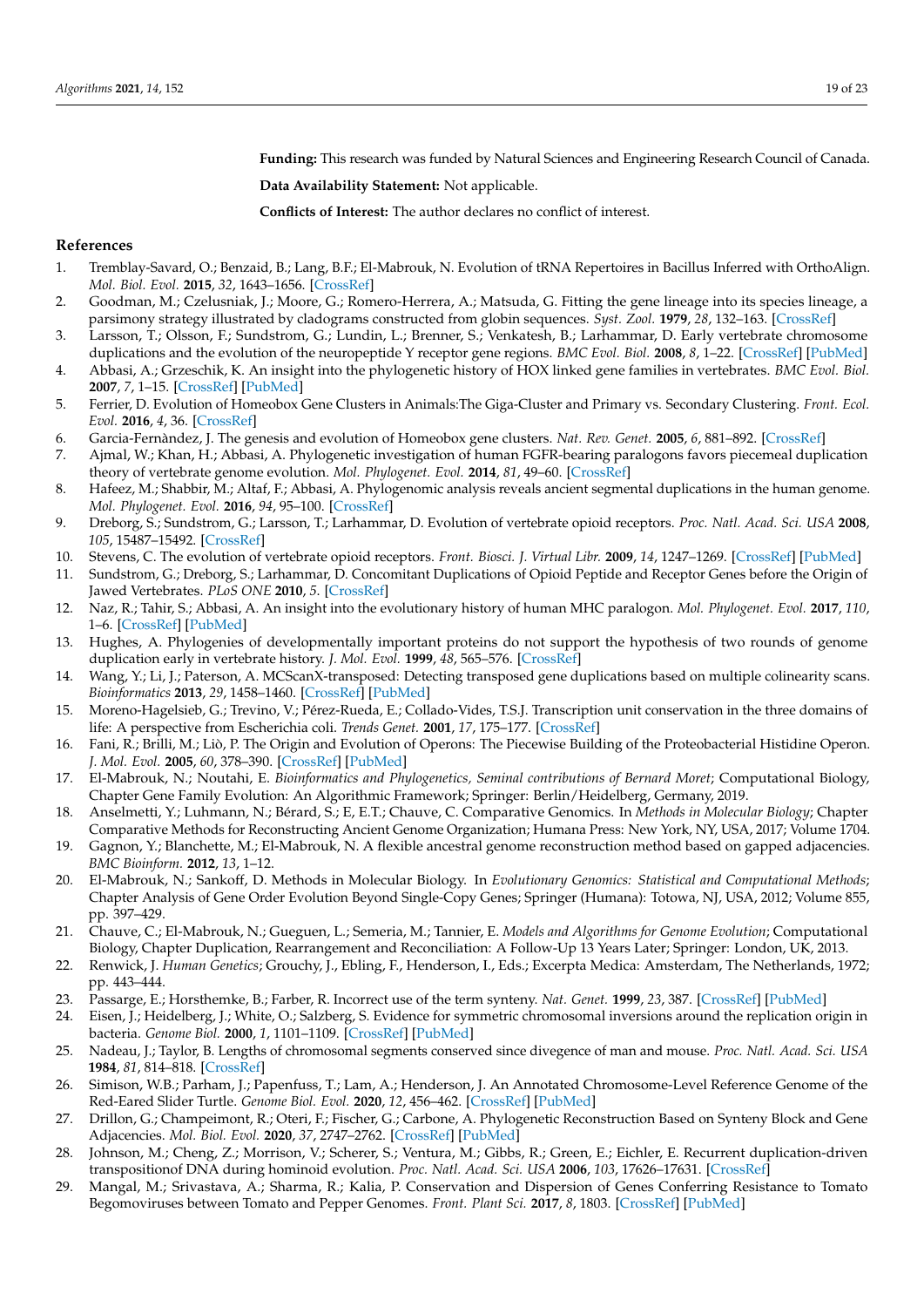- <span id="page-19-0"></span>30. Bergeron, A.; Chauve, C.; Gingras, Y. Formal models of gene clusters. In *Bioinformatics Algorithms: Techniques and Applications*; Mandoiu, I., Zelikovsky, A., Eds.; Wiley: Hoboken, NJ, USA, 2008; Chapter 8.
- <span id="page-19-1"></span>31. Bergeron, A.; Stoye, J. On the similarity of sets of permutations and its applications to genome comparison. *J. Comput. Biol.* **2003**, *13*, 1340–1354. [\[CrossRef\]](http://dx.doi.org/10.1089/cmb.2006.13.1340)
- 32. Heber, S.; Stoye, J. Finding all common intervals of *k* permutations. Lecture Notes in Computer Science. In *Combinatorial Pattern Matching*; Amir, A., Landau, G.M., Eds.; Springer: Berlin/Heidelberg, Germany, 2001; Volume 2089, pp. 207–218.
- <span id="page-19-2"></span>33. Uno, T.; Yagiura, M. Fast algorithms to enumerate all common intervals of two permutations. *Algorithmica* **2000**, *26*, 290–309. [\[CrossRef\]](http://dx.doi.org/10.1007/s004539910014)
- <span id="page-19-3"></span>34. Landau, G.; Parida, L.; Weimann, O. Gene proximity analysis across whole genomes via PQ trees. *J. Comput. Biol.* **2005**, *12*, 1289–1306. [\[CrossRef\]](http://dx.doi.org/10.1089/cmb.2005.12.1289)
- <span id="page-19-4"></span>35. Bergeron, A.; Corteel, S.; Raffinot, M. The algorithmic of gene teams. In *Workshop on Algorithms in Bioinformatics*; Lecture Notes in Computer Science; Guigó, R., Gusfield, D., Eds.; Springer: Berlin/Heidelberg, Germany, 2002; Volume 2452, pp. 464–476.
- <span id="page-19-6"></span><span id="page-19-5"></span>36. Yang, Z.; Sankoff, D. Natural Parameter Values for Generalized Gene Adjacency. *J. Comput. Biol.* **2010**, *17*, 1113–1128. [\[CrossRef\]](http://dx.doi.org/10.1089/cmb.2010.0099) 37. Zhu, Q.; Adam, Z.; Choi, V.; Sankoff, D. Generalized Gene Adjacencies, Graph Bandwidth, and Clusters in Yeast Evolution. *IEEE/ACM Trans. Comput. Biol. Bioinform.* **2009**, *6*, 213–220.
- <span id="page-19-7"></span>38. Pevzner, P.; Tesler, G. Genome rearrangements in mammalian evolution: Lessons from human and mouse genomic sequences. *Genome Res.* **2003**, *13*, 13–26. [\[CrossRef\]](http://dx.doi.org/10.1101/gr.757503)
- <span id="page-19-8"></span>39. Pham, S.; Pevzner, P. DRIMM-Synteny: Decomposing genomes into evolutionary conserved segments. *Bioinformatics* **2010**, *26*, 2509–2516. [\[CrossRef\]](http://dx.doi.org/10.1093/bioinformatics/btq465)
- <span id="page-19-9"></span>40. Bader, D.; Moret, B.; Yan, M. A Linear-Time Algorithm for Computing Inversion Distance between Signed Permutations with an Experimental Study. *J. Comput. Biol.* **2001**, *8*, 483–491. [\[CrossRef\]](http://dx.doi.org/10.1089/106652701753216503) [\[PubMed\]](http://www.ncbi.nlm.nih.gov/pubmed/11694179)
- 41. Bergeron, A.; Mixtacki, J.; Stoye, J. Reversal Distance without Hurdles and Fortresses. In *Combinatorial Pattern Matching*; Lecture Notes in Computer Science; Sahinalp, S., Muthukrishnan, S., Dogrusoz, U., Eds.; Springer: Berlin/Heidelberg, Germnay, 2004; Volume 3109, pp. 388–399.
- <span id="page-19-10"></span>42. Tesler, G. Efficient algorithms for multichromosomal genome rearrangements. *J. Comput. Syst. Sci.* **2002**, *65*, 587–609. [\[CrossRef\]](http://dx.doi.org/10.1016/S0022-0000(02)00011-9)
- <span id="page-19-11"></span>43. Feijao, P.; Meidanis, J. SCJ: A breakpoint-like distance that simplifies several rearrangement problem. *IEEE/ACM Trans. Comput. Biol. Bioinform.* **2011**, *8*, 1318–1329. [\[CrossRef\]](http://dx.doi.org/10.1109/TCBB.2011.34) [\[PubMed\]](http://www.ncbi.nlm.nih.gov/pubmed/21339538)
- <span id="page-19-12"></span>44. Yancopoulos, S.; Attie, O.; Friedberg, R. Efficient sorting of genomic permutations by translocation, inversion and block interchange. *Bioinformatics* **2005**, *21*, 3340–3346. [\[CrossRef\]](http://dx.doi.org/10.1093/bioinformatics/bti535) [\[PubMed\]](http://www.ncbi.nlm.nih.gov/pubmed/15951307)
- <span id="page-19-13"></span>45. Bulteau, L.; Fertin, G.; Rusu, I. Sorting by transpositions is difficult. *SIAM J. Discret. Math.* **2012**, *26*, 1148–1180. [\[CrossRef\]](http://dx.doi.org/10.1137/110851390)
- <span id="page-19-14"></span>46. Silva, L.; Kowada, L.; Rocco, N.; Walter, M. *An Algebraic 1.375-Approximation Algorithm for the Transposition Distance Problem*; Elsevier: Amsterdam, The Netherlands, 2021; Submitted.
- <span id="page-19-15"></span>47. Sankoff, D. Minimal mutation trees of sequences. *SIAM J. Appl. Math.* **1975**, *28*. [\[CrossRef\]](http://dx.doi.org/10.1137/0128004)
- <span id="page-19-16"></span>48. Pe'er, I.; Shamir, R. The median problems for breakpoints are NP-complete. *BMC Bioinform.* **1998**, *5*. Available online: [https://www.researchgate.net/profile/Ron-Shamir/publication/220138763\\_The\\_median\\_problems\\_for\\_breakpoints\\_are\\_](https://www.researchgate.net/profile/Ron-Shamir/publication/220138763_The_median_problems_for_breakpoints_are_NP-complete/links/02bfe50e41b4bbed55000000/The-median-problems-for-breakpoints-are-NP-complete.pdf) [NP-complete/links/02bfe50e41b4bbed55000000/The-median-problems-for-breakpoints-are-NP-complete.pdf](https://www.researchgate.net/profile/Ron-Shamir/publication/220138763_The_median_problems_for_breakpoints_are_NP-complete/links/02bfe50e41b4bbed55000000/The-median-problems-for-breakpoints-are-NP-complete.pdf) (accessed on 8 May 2021).
- <span id="page-19-17"></span>49. Hannenhalli, S.; Pevzner, P.A. Transforming cabbage into turnip (polynomial algorithm for sorting signed permutations by reversals). *J. ACM* **1999**, *48*, 1–27. [\[CrossRef\]](http://dx.doi.org/10.1145/300515.300516)
- <span id="page-19-18"></span>50. Bourque, G.; Pevzner, P. Genome-Scale Evolution: Reconstructing Gene Orders in the Ancestral Species. *Genome Res.* **2002**, *12*, 26–36.
- <span id="page-19-19"></span>51. Alekseyev, M.; Pevzner, P. Breakpoint graphs and ancestral genome reconstructions. *Genome Res.* **2009**, *19*, 943–957. [\[CrossRef\]](http://dx.doi.org/10.1101/gr.082784.108)
- <span id="page-19-20"></span>52. Xu, A.; Moret, B. GASTS: Parsimony Scoring under Rearrangements. In *Algorithms in Bioinformatics*; Springer: Berlin/Heidelberg, Germany, 2011; pp. 351–363.
- <span id="page-19-21"></span>53. Zheng, C.; Sankoff, D. On the PATHGROUPS approach to rapid small phylogeny. *BMC Bioinform.* **2011**, *12*, S4. [\[CrossRef\]](http://dx.doi.org/10.1186/1471-2105-12-S1-S4)
- <span id="page-19-22"></span>54. Kovac, J.; Brejova, B.; Vinar, T. A practical algorithm for ancestral rearrangement reconstruction. In *International Workshop on Algorithms in Bioinformatics*; Springer: Berlin/Heidelberg, Germany, 2011; pp. 163–174.
- <span id="page-19-23"></span>55. Shao, M.; Lin, Y. Approximating the edit distance for genomes with duplicate genes under DCJ, insertion and deletion. *BMC Bioinform.* **2012**, *13*, S13. [\[CrossRef\]](http://dx.doi.org/10.1186/1471-2105-13-S19-S13)
- <span id="page-19-24"></span>56. Willing, E.; Zaccaria, S.; Braga, M.; Stoye, J. On the inversion-indel distance. *BMC Bioinform.* **2013**, *14*, S3. [\[CrossRef\]](http://dx.doi.org/10.1186/1471-2105-14-S15-S3)
- <span id="page-19-25"></span>57. Braga, M.; Willing, E.; Stoye, J. Double cut and join with insertions and deletions. *J. Comput. Biol.* **2011**, *18*, 1167–1184. [\[CrossRef\]](http://dx.doi.org/10.1089/cmb.2011.0118) [\[PubMed\]](http://www.ncbi.nlm.nih.gov/pubmed/21899423)
- <span id="page-19-26"></span>58. Compeau, P. DCJ-indel sorting revisited. *Algorithms Mol. Biol.* **2013**, *8*, 1–9. [\[CrossRef\]](http://dx.doi.org/10.1186/1748-7188-8-6)
- <span id="page-19-27"></span>59. Avdeyev, P.; Jiang, S.; Aganezov, S.; Hu, F.; Alekseyev, M. Reconstruction of Ancestral Genomes in Presence of Gene Gain and Loss. *J. Comput. Biol.* **2016**, *23*, 150–164. [\[CrossRef\]](http://dx.doi.org/10.1089/cmb.2015.0160) [\[PubMed\]](http://www.ncbi.nlm.nih.gov/pubmed/26885568)
- <span id="page-19-28"></span>60. Lyubetsky, V.; Gershgorin, R.; Gorbunov, K. Chromosome structures: Reduction of certain problems with unequal gene content and gene paralogs to integer linear programming. *BMC Bioinform.* **2017**, *18*, 1–8. [\[CrossRef\]](http://dx.doi.org/10.1186/s12859-017-1944-x)
- <span id="page-19-29"></span>61. Fertin, G.; Labarre, A.; Rusu, I.; Tannier, E.; Vialette, S. *Combinatorics of Genome Rearrangements*; Istrail, S., Pevzner, P., Waterman, M., Eds.; The MIT Press: Cambridge, MA, USA; London, UK, 2009.
- <span id="page-19-30"></span>62. Bryant, D. *Comparative Genomics*; Chapter the Complexity of Calculating Exemplar Distances; Kluwer Academic: Dordrecht, The Netherlands, 2000; pp. 207–211.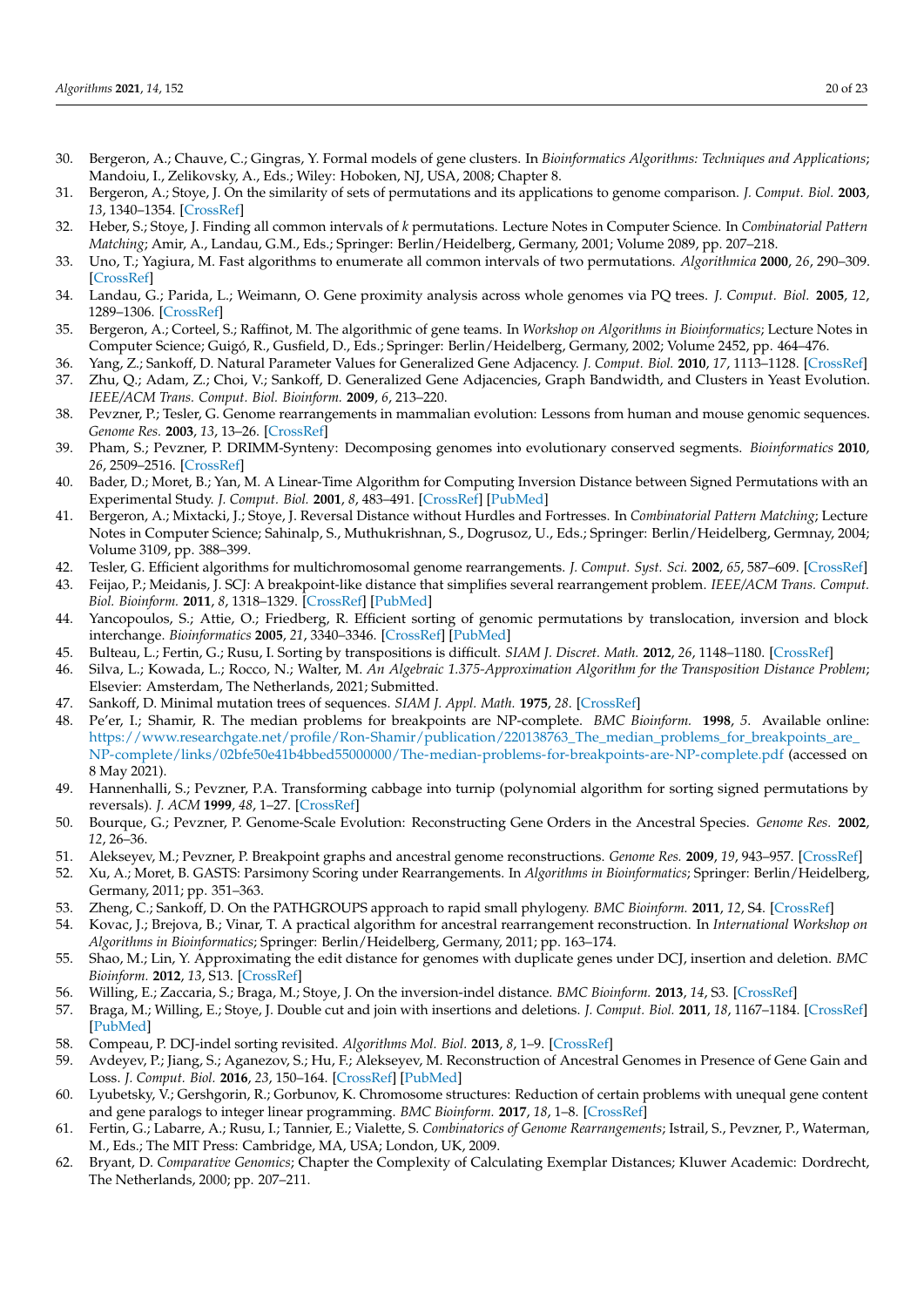- 63. Bulteau, L.; Jiang, M. Inapproximability of (1,2)-exemplar distance. In *IEEE/ACM Transactions on Computational Biology and Bioinformatics*; Institute of Electrical and Electronics Engineers and Association for Computing Machinery: New York City, NY, USA, 2013; pp. 1384–1390.
- 64. Sankoff, D. Genome rearrangement with gene families. *Bioinformatics* **1999**, *15*, 909–917. [\[CrossRef\]](http://dx.doi.org/10.1093/bioinformatics/15.11.909)
- <span id="page-20-0"></span>65. Yin, Z.; Tang, J.; Schaeffer, S.; Bader, D. Exemplar or matching: Modeling DCJ problems with unequal content genome data. *J. Comb. Optim.* **2016**, *32*, 1165–1181. [\[CrossRef\]](http://dx.doi.org/10.1007/s10878-015-9940-4)
- <span id="page-20-1"></span>66. Lorespi, D.; Tomkins, A. Block edit models for approximate string matching. *Theor. Comput. Sci.* **1997**, *181*, 159–179.
- <span id="page-20-2"></span>67. Dondi, R.; El-Mabrouk, N. Aligning and Labeling Genomes Under the Duplication-Loss Model. In *Computability in Europe (CiE)*; Lecture Notes in Computer Science; IOS Press: Amsterdam, The Netherlands, 2013; Volume 7921, pp. 97–107.
- <span id="page-20-3"></span>68. Holloway, P.; Swenson, K.; Ardell, D.; El-Mabrouk, N. Ancestral Genome Organization: An Alignment Approach. *J. Comput. Biol.* **2013**, *20*, 280–295. [\[CrossRef\]](http://dx.doi.org/10.1089/cmb.2012.0292)
- <span id="page-20-4"></span>69. Andreotti, S.; Reinert, K.; S, S.C. The Duplication-Loss Small Phylogeny Problem: From Cherries to Trees. *J. Comput. Biol.* **2013**, *20*, 643–659. [\[CrossRef\]](http://dx.doi.org/10.1089/cmb.2013.0057) [\[PubMed\]](http://www.ncbi.nlm.nih.gov/pubmed/24000925)
- <span id="page-20-5"></span>70. Benzaid, B.; Dondi, R.; El-Mabrouk, N. Duplication-Loss Genome Alignment: Complexity and Algorithm. In Proceedings of the 13th International Conference, LATA 2019, Petersburg, Russia, 26–29 March 2019.
- <span id="page-20-6"></span>71. Bohnenkamper, L.; Braga, M.; Doerr, D.; Stoye, J. Computing the Rearrangement Distance of Natural Genomes. *J. Comput. Biol.* **2021**, *28*, 1–22. [\[CrossRef\]](http://dx.doi.org/10.1089/cmb.2020.0434)
- <span id="page-20-7"></span>72. Shao, M.; Lin, Y.; Moret, B. An exact algorithm to compute the double-cut-and-join distance for genomes with duplicate genes. *J. Comput. Biol.* **2015**, *22*, 425–435. [\[CrossRef\]](http://dx.doi.org/10.1089/cmb.2014.0096) [\[PubMed\]](http://www.ncbi.nlm.nih.gov/pubmed/25517208)
- <span id="page-20-8"></span>73. Rubert, D.; Feijao, P.; Braga, M.; Stoye, J.; Martinez, F.V. Approximating the DCJ distance of balanced genomes in linear time. *Algorithms Mol. Biol.* **2017**, *12*, 1–13. [\[CrossRef\]](http://dx.doi.org/10.1186/s13015-017-0095-y) [\[PubMed\]](http://www.ncbi.nlm.nih.gov/pubmed/28293275)
- <span id="page-20-9"></span>74. Ma, J.; Ratan, A.; Raney, B.; Suh, B.; Miller, W.; D, D.H. The infinite sites model of genome evolution. *Proc. Natl. Acad. Sci. USA* **2008**, *105*, 14254–14261. [\[CrossRef\]](http://dx.doi.org/10.1073/pnas.0805217105)
- <span id="page-20-10"></span>75. Paten, B.; Zerbino, D.; Hickey, G.; Haussler, D. A unifying model of genome evolution under parsimony. *BMC Bioinform.* **2014**, *15*, 1–31. [\[CrossRef\]](http://dx.doi.org/10.1186/1471-2105-15-206)
- <span id="page-20-11"></span>76. Guindon, S.; Gascuel, O. A simple, fast and accurate algorithm to estimate large phylogenies by maximum likelihood. *Syst. Biol.* **2003**, *52*, 696–704. [\[CrossRef\]](http://dx.doi.org/10.1080/10635150390235520) [\[PubMed\]](http://www.ncbi.nlm.nih.gov/pubmed/14530136)
- <span id="page-20-12"></span>77. Stamatakis, A. RAxML-VI-HPC: Maximum likelihood-based phylogenetic analysis with thousands of taxa and mixed models. *Bioinformatics* **2006**, *22*, 2688–2690. [\[CrossRef\]](http://dx.doi.org/10.1093/bioinformatics/btl446) [\[PubMed\]](http://www.ncbi.nlm.nih.gov/pubmed/16928733)
- <span id="page-20-13"></span>78. Ronquist, F.; Huelsenbeck, J. MrBayes3: Bayesian phylogenetic inference under mixed models. *Bioinformatics* **2003**, *19*, 1572–1574. [\[CrossRef\]](http://dx.doi.org/10.1093/bioinformatics/btg180) [\[PubMed\]](http://www.ncbi.nlm.nih.gov/pubmed/12912839)
- <span id="page-20-14"></span>79. Schreiber, F.; Patricio, M.; Muffato, M.; Pignatelli, M.; Bateman, A. TreeFam v9: A new website, more species and orthology-onthe-fly. *Nucleic Acids Res.* **2013**. [\[CrossRef\]](http://dx.doi.org/10.1093/nar/gkt1055)
- <span id="page-20-15"></span>80. Boussau, B.; Szöllősi, G.; Duret, L.; Gouy, M.; Tannier, E.; Daubin, V. Genome-scale coestimation of species and gene trees. *Genome Res.* **2013**, *23*, 323–330. [\[CrossRef\]](http://dx.doi.org/10.1101/gr.141978.112) [\[PubMed\]](http://www.ncbi.nlm.nih.gov/pubmed/23132911)
- <span id="page-20-16"></span>81. Szöllősi, G.J.; Rosikiewicz, W.; Boussau, B.; Tannier, E.; Daubin, V. Efficient exploration of the space of reconciled gene trees. Sust. *Biol.* **2013**, *62*, 901–912. [\[CrossRef\]](http://dx.doi.org/10.1093/sysbio/syt054) [\[PubMed\]](http://www.ncbi.nlm.nih.gov/pubmed/23925510)
- <span id="page-20-17"></span>82. Vilella, A.; Severin, J.; Ureta-Vidal, A.; Heng, L.; Durbin, R.; Birney, E. EnsemblCompara gene trees: Complete, duplication-aware phylogenetic trees in vertebrates. *Genome Res.* **2009**, *19*, 327–335. [\[CrossRef\]](http://dx.doi.org/10.1101/gr.073585.107)
- <span id="page-20-18"></span>83. Huerta-Cepas, J.; Capella-Gutierrez, S.; Pryszcz, L.; Denisov, I.; Kormes, D.; Marcet-Houben, M.; Gabald'on, T. PhylomeDB v3.0: An expanding repository of genome-wide collections of trees, alignments and phylogeny-based orthology and paralogy predictions. *Nucleic Acids Res.* **2011**, *39*, D556–D560. [\[CrossRef\]](http://dx.doi.org/10.1093/nar/gkq1109) [\[PubMed\]](http://www.ncbi.nlm.nih.gov/pubmed/21075798)
- <span id="page-20-19"></span>84. Mi, H.; Muruganujan, A.; Thomas, P. PANTHER in 2013: Modeling the evolution of gene function, and other gene attributes, in the context of phylogenetic trees. *Nucleic Acids Res.* **2012**, *41*, D377–D386. [\[CrossRef\]](http://dx.doi.org/10.1093/nar/gks1118)
- <span id="page-20-20"></span>85. Chen, K.; Durand, D.; Farach-Colton, M. Notung: Dating Gene Duplications using Gene Family Trees. *J. Comput. Biol.* **2000**, *7*, 429–447. [\[CrossRef\]](http://dx.doi.org/10.1089/106652700750050871)
- 86. Zhang, L. On a Mirkin-Muchnik-Smith conjecture for comparing molecular phylogenies. *J. Comput. Biol.* **1997**, *4*, 177–187. [\[CrossRef\]](http://dx.doi.org/10.1089/cmb.1997.4.177)
- <span id="page-20-21"></span>87. Zmasek, C.M.; Eddy, S.R. A simple algorithm to infer gene duplication and speciiation events on a gene tree. *Bioinformatics* **2001**, *17*, 821–828. [\[CrossRef\]](http://dx.doi.org/10.1093/bioinformatics/17.9.821)
- <span id="page-20-22"></span>88. Bérard, S.; Gallien, C.; Boussau, B.; Szollosi, G.; Daubin, V.; Tannier, E. Evolution of gene neighborhoods within reconciled phylogenies. *Bioinformatics* **2012**, *28*, 382–388. [\[CrossRef\]](http://dx.doi.org/10.1093/bioinformatics/bts374)
- <span id="page-20-23"></span>89. Noutahi, E.; Semeria, M.; Lafond, M.; Seguin, J.; Boussau, B.; Gueguen, L.; El-Mabrouk, N.; Tannier, E. Efficient Gene Tree Correction Guided by Genome Evolution. *PLoS ONE* **2016**, *11*, e0159559. [\[CrossRef\]](http://dx.doi.org/10.1371/journal.pone.0159559)
- <span id="page-20-24"></span>90. Patterson, M.; Szollosi, G.; Daubin, V.; Tannier, E. Lateral gene transfer, rearrangement, reconciliation. *BMC Bioinform.* **2013**, *14*, S4. [\[CrossRef\]](http://dx.doi.org/10.1186/1471-2105-14-S15-S4) [\[PubMed\]](http://www.ncbi.nlm.nih.gov/pubmed/24564205)
- <span id="page-20-25"></span>91. Anselmetti, Y.; Berry, V.; Chauve, C.; Chateau, A.; Tannier, E.; Bérard, S. Ancestral gene synteny reconstruction improves extant species scaffolding. *BMC Genom.* **2015**, *16*, S11. [\[CrossRef\]](http://dx.doi.org/10.1186/1471-2164-16-S10-S11)
- <span id="page-20-26"></span>92. W, W.D.; Anselmetti, Y.; Patterson, M.; Ponty, Y.; Berard, S.; Chauve, C.; Scornavacca, C.; Daubin, V.; Tannier, E. DeCoSTAR: Reconstructing the ancestral organization of genes or genomes using reconciled phylogenies. *Genome Biol. Evol.* **2017**, *9*, 1312–1319.
- <span id="page-20-27"></span>93. Duchemin, W. Phylogeny of Dependencies and Dependencies of Phylogenies in Genes and Genomes. Ph.D. Thesis, Université de Lyon, Lyon, France, 2017.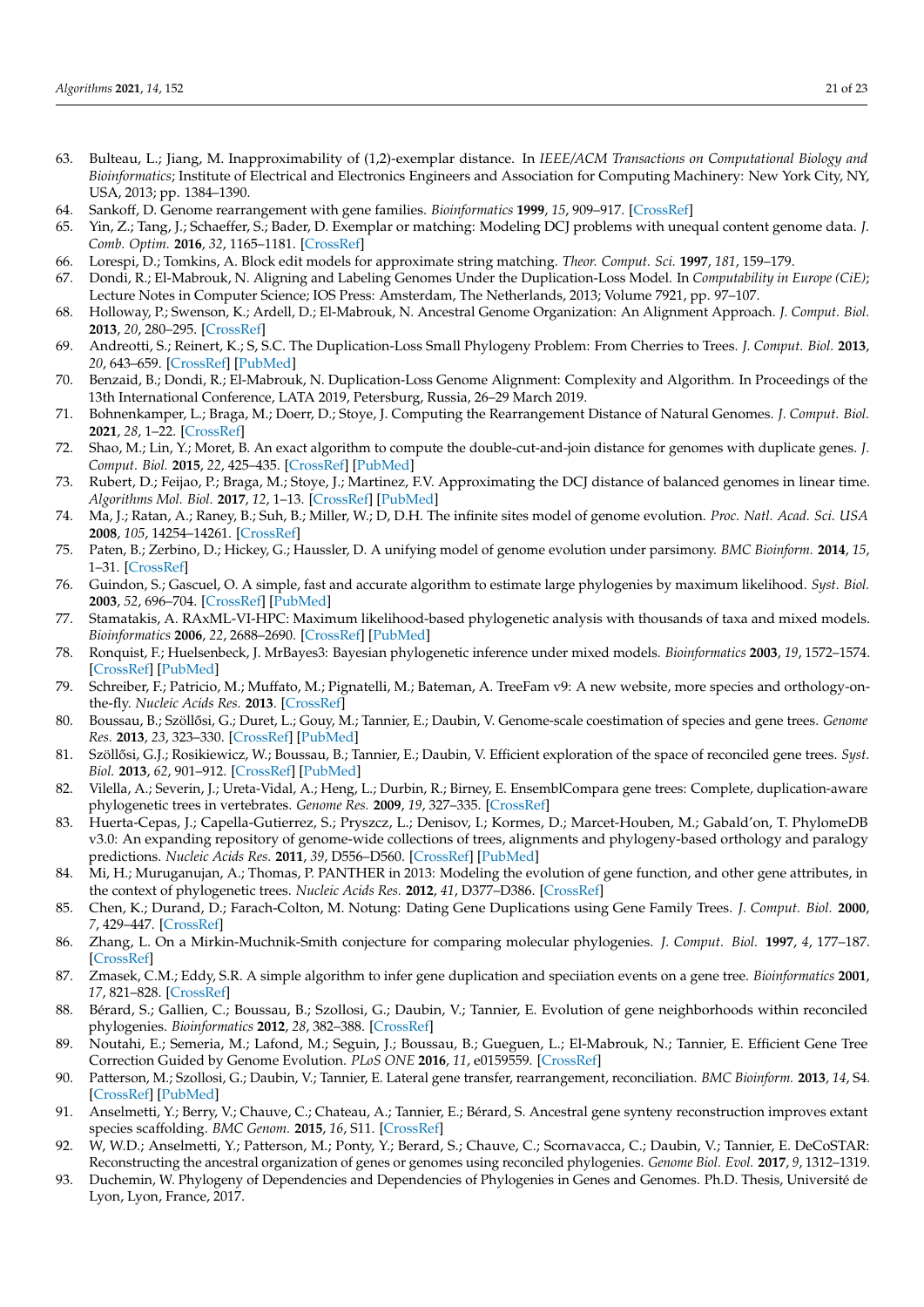- <span id="page-21-0"></span>94. Delabre, M.; El-Mabrouk, N.; Huber, K.; Lafond, M.; Mouton, V.; Noutahi, E.; Castellanos, M. Reconstructing the History of Syntenies Through Super-Reconciliation. In *RECOMB-CG*; Lecture Notes in Computer Science; Springer: Berlin/Heidelberg, Germany, 2018; pp. 179–195.
- <span id="page-21-1"></span>95. Delabre, M.; El-Mabrouk, N.; Huber, K.; Lafond, M.; Mouton, V.; Noutahi, E.; Castellanos, M. Evolution through segmental duplications and losses: A super-Reconciliation approach. *Algorithms Mol. Biol.* **2020**, *15*, 499–506. [\[CrossRef\]](http://dx.doi.org/10.1186/s13015-020-00171-4)
- <span id="page-21-2"></span>96. Aho, A.; Yehoshua, S.; Szymanski, T.; Ullman, J. Inferring a tree from lowest common ancestors with an application to the optimization of relational expressions. *SIAM J. Comput.* **1981**, *10*, 405–421. [\[CrossRef\]](http://dx.doi.org/10.1137/0210030)
- <span id="page-21-3"></span>97. Constantinescu, M.; Sankoff, D. An efficient algorithm for supertrees. *J. Classif.* **1995**, *12*, 101–112. [\[CrossRef\]](http://dx.doi.org/10.1007/BF01202270)
- 98. Ng, M.; Wormald, N. Reconstruction of rooted trees from subtrees. *Discret. Appl. Math.* **1996**, *69*, 19–31. [\[CrossRef\]](http://dx.doi.org/10.1016/0166-218X(95)00074-2)
- <span id="page-21-4"></span>99. Semple, C. Reconstructing minimal rooted trees. *Discret. Appl. Math.* **2003**, *127*, 489–503. [\[CrossRef\]](http://dx.doi.org/10.1016/S0166-218X(02)00250-0)
- <span id="page-21-5"></span>100. Bryant, D. A classification of consensus methods for phylogenetics. *DIMACS Ser. Discret. Math. Theor. Comput. Sci.* **2003**, *61*, 163–184.
- <span id="page-21-6"></span>101. Lafond, M.; El-Mabrouk, N.; Huber, K.; Moulton, V. The complexity of comparing multiply-labelled trees by extending phylogenetic-tree metrics. *Theor. Comput. Sci.* **2019**, *760*, 15–34. [\[CrossRef\]](http://dx.doi.org/10.1016/j.tcs.2018.08.006)
- <span id="page-21-7"></span>102. Jansson, J.; Lemence, R.; Lingas, A. The complexity of inferring a minimally resolved phylogenetic supertree. *SIAM J. Comput.* **2012**, *41*, 272–291. [\[CrossRef\]](http://dx.doi.org/10.1137/100811489)
- 103. Huber, K.; Moulton, V.; Spillner, A. Computing a consensus of multilabeled trees. In Proceedings of the 14th Workshop on Algorithm Engineering and Experiments (ALENEX 2012), Kyoto, Japan, 16 January 2012; pp. 84–92.
- <span id="page-21-8"></span>104. Lott, M.; Spillner, A.; Huber, K. Inferring polyploid phylogenies from multiply-labeled gene trees. *BMC Evol. Biol.* **2009**, *9*, 216. [\[CrossRef\]](http://dx.doi.org/10.1186/1471-2148-9-216)
- <span id="page-21-9"></span>105. Gascon, M.; Dondi, R.; El-Mabrouk, N. Complexity and algorithm for MUL-tree pruning. In Proceedings of the IWOCA 2021—32nd International Workshop on Combinatorial Algorithms, Ottawa, ON, Canada, 5–7 July 2021; Lecture Notes in Computer Science.
- <span id="page-21-10"></span>106. Paszek, J.; Gorecki, P. Efficient Algorithms for Genomic Duplication Models. *IEEE/ACM Trans. Comput. Biol. Bioinform.* **2017**, *15*, 1515–1524. [\[CrossRef\]](http://dx.doi.org/10.1109/TCBB.2017.2706679)
- <span id="page-21-11"></span>107. Fellows, M.; Hallet, M.; Stege, U. On the multiple gene duplication problem. In Proceedings of the 9th International Symposium on Algorithms and Computation, Taejon, Korea, 14–16 December 1998; pp. 347–356.
- <span id="page-21-12"></span>108. Paszek, J.; Górecki, P. Genomic duplication problems for unrooted gene trees. *BMC Genom.* **2016**, *17*, 165–175. [\[CrossRef\]](http://dx.doi.org/10.1186/s12864-015-2308-4)
- <span id="page-21-13"></span>109. Guigo, R.; Muchnik, I.; Smith, T. Reconstruction of Ancient Molecular Phylogeny. *Mol. Phylogenet. Evol.* **1996**, *6*, 189–213. [\[CrossRef\]](http://dx.doi.org/10.1006/mpev.1996.0071) [\[PubMed\]](http://www.ncbi.nlm.nih.gov/pubmed/8899723)
- <span id="page-21-14"></span>110. Czabarka, E.; Szkély, L.; Vision, T. Minimizing the number of episodes and Gallai's theorem on intervals. *arXiv* **2012**, arXiv:1209.5699.
- <span id="page-21-15"></span>111. Page, R.; Cotton, J. Vertebrate Phylogenomics: Reconciled Trees and Gene Duplications. *Pac. Symp. Biocomput.* **2002**, 536–547. [\[CrossRef\]](http://dx.doi.org/10.1142/9789812799623_0050)
- <span id="page-21-16"></span>112. Bansal, M.S.; Eulenstein, O. The multiple gene duplicationproblem revisited. *Bioinformatics* **2008**, *24*, i132–i138. [\[CrossRef\]](http://dx.doi.org/10.1093/bioinformatics/btn150) [\[PubMed\]](http://www.ncbi.nlm.nih.gov/pubmed/18586705)
- <span id="page-21-17"></span>113. Burleigh, J.G.; Bansal, M.S.; Wehe, A.; Eulenstein, O. Locating multiple gene duplications through reconciled trees. In Proceedings of the Research in Computational Molecular Biology, Singapore, 30 March–2 April 2008; Volume 4955, pp. 273–284.
- <span id="page-21-18"></span>114. Luo, C.; Chen, M.; Chen, Y.; Yang, R.W.L.; Liu, H.; Chao, K. Linear-time algorithms for the multiple gene duplication problems. *IEEE/ACM Trans. Comput. Biol. Bioinform.* **2011**, *8*, 260–265.
- <span id="page-21-19"></span>115. Paszek, J.; Górecki, P. Inferring duplication episodes from unrooted gene trees. *BMC Genom.* **2018**, *19*, 288. [\[CrossRef\]](http://dx.doi.org/10.1186/s12864-018-4623-z)
- <span id="page-21-20"></span>116. Dondi, R.; Lafond, M.; Scornavacca, C. Reconciling Multiple Genes Trees via Segmental Duplications and Losses. *Algorithms Mol. Biol.* **2019**, *14*, 1–9. [\[CrossRef\]](http://dx.doi.org/10.1186/s13015-019-0139-6)
- <span id="page-21-21"></span>117. Zhou, L.; Huang, B.; Meng, X.; Wang, G.; Wang, F.; Xu, Z.; Song, R. The amplification and evolution of orthologous 22-kDa *α*-prolamin tandemly arrayed genes in *coix*, sorghum and maize genomes. *Plant Mol. Biol.* **2010**, *74*, 631–643. [\[CrossRef\]](http://dx.doi.org/10.1007/s11103-010-9705-5)
- <span id="page-21-22"></span>118. Shoja, V.; Zhang, L. A Roadmap of Tandemly Arrayed Genes in the Genomes of Human, Mouse, and Rat. *Mol. Biol. Evol.* **2006**, *23*, 2134–2141. [\[CrossRef\]](http://dx.doi.org/10.1093/molbev/msl085) [\[PubMed\]](http://www.ncbi.nlm.nih.gov/pubmed/16901985)
- <span id="page-21-23"></span>119. Song, G.; Zhang, L.; Vinar, T.; Miller, W. Inferring the recent duplication history of a gene cluster. In *Comparative Genomics*; Lecture Notes in Computer Science; Ciccarelli, F., Miklós, I., Eds.; Springer: Berlin/Heidelberg, Germany, 2009; Volume 5817.
- 120. Vinaˇr, T.; Brejová, B.; Song, G.; Siepel, A. Reconstructing Histories of Complex Gene Clusters on a Phylogeny. *J. Comput. Biol.* **2010**, *17*, 1267–1269. [\[CrossRef\]](http://dx.doi.org/10.1089/cmb.2010.0090)
- <span id="page-21-24"></span>121. Zhang, Y.; Song, G.; Hsu, C.; Miller, W. Simultaneous History Reconstruction for Complex Gene Clusters in Multiple Species. Available online: [https://www.worldscientific.com/doi/abs/10.1142/9789812836939\\_0016](https://www.worldscientific.com/doi/abs/10.1142/9789812836939_0016) (accssed on 8 April 2021).
- <span id="page-21-25"></span>122. Fitch, W. Phylogenies constrained by cross-over process as illustrated by human hemoglobins and a thirteen-cycle, eleven amino-acid repeat in human apolipoprotein A-I. *Genetics* **1977**, *86*, 623–644. [\[CrossRef\]](http://dx.doi.org/10.1093/genetics/86.3.623)
- <span id="page-21-26"></span>123. Bertrand, D.; Gascuel, O. Topological rearrangements and local search method for tandem duplication trees. *IEEE/ACM Trans. Comput. Biol. Bioinform.* **2005**, *2*, 15–28. [\[CrossRef\]](http://dx.doi.org/10.1109/TCBB.2005.15) [\[PubMed\]](http://www.ncbi.nlm.nih.gov/pubmed/17044161)
- <span id="page-21-27"></span>124. Bertrand, D.; Lajoie, M.; El-Mabrouk, N. Inferring Ancestral Gene Orders for a Family of Tandemly Arrayed Genes. *J. Comput. Biol.* **2008**, *15*, 1063–1077. [\[CrossRef\]](http://dx.doi.org/10.1089/cmb.2008.0025) [\[PubMed\]](http://www.ncbi.nlm.nih.gov/pubmed/18781832)
- <span id="page-21-28"></span>125. Ma, J.; Ratan, A.; Raney, B.J.; Sush, B.B.; Zhang, L.; Miller, W.; Haussler, D. DUPCAR: Reconstructing Contiguous Ancestral Regions with Duplication. *J. Comput. Biol.* **2008**, *15*, 1007–1027. [\[CrossRef\]](http://dx.doi.org/10.1089/cmb.2008.0069) [\[PubMed\]](http://www.ncbi.nlm.nih.gov/pubmed/18774902)
- <span id="page-21-29"></span>126. Lajoie, M.; Bertrand, D.; El-Mabrouk, N. Inferring the Evolutionary History of Gene Clusters from Phylogenetic and Gene Order Data. *Mol. Biol. Evol.* **2010**, *27*, 761–772. [\[CrossRef\]](http://dx.doi.org/10.1093/molbev/msp271)